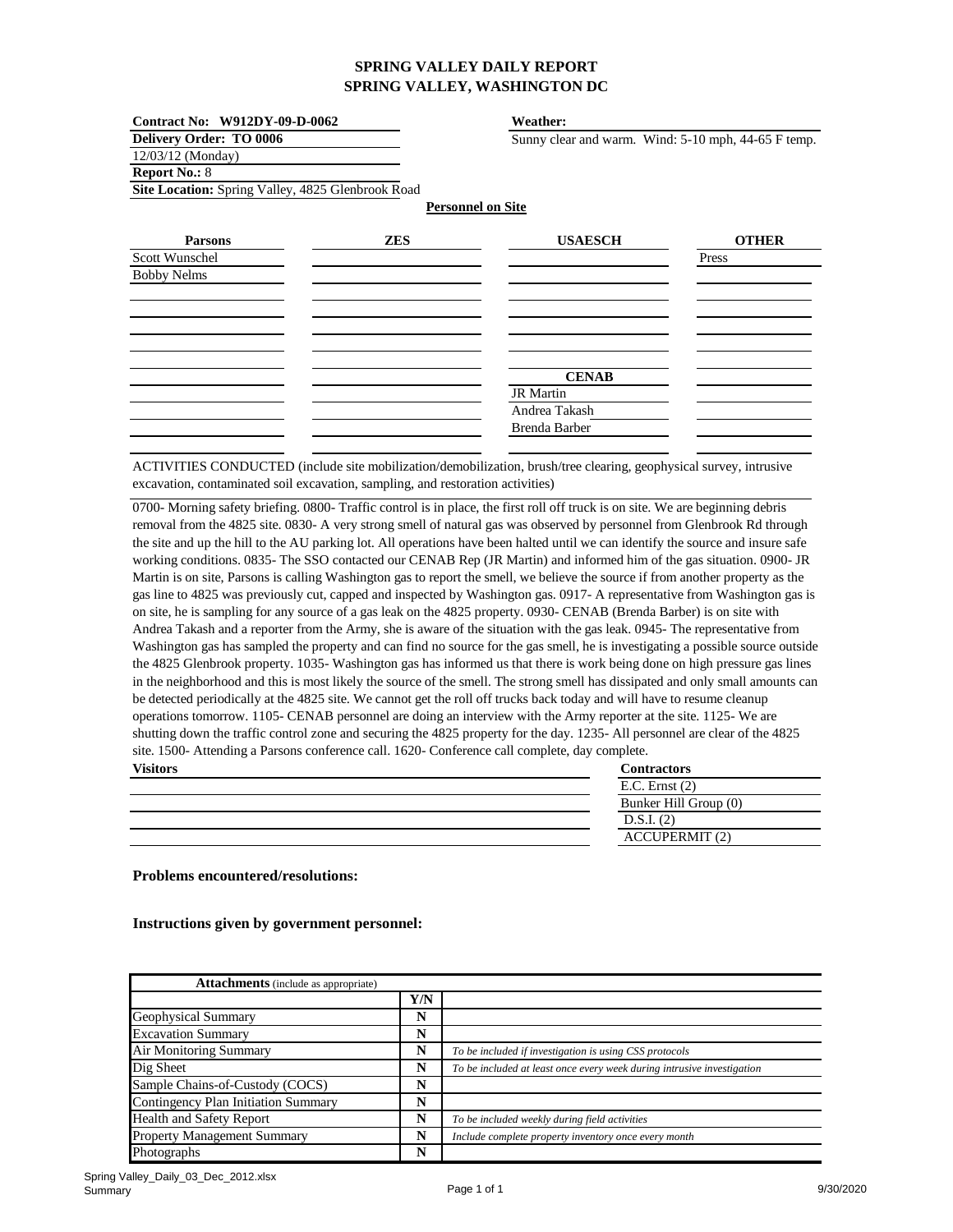| Contract No: W912DY-09-D-0062<br><b>Delivery Order: TO 0006</b> |            | Weather:<br>Sunny clear and warm. Wind: 5-10 mph, 45-64 F |              |  |
|-----------------------------------------------------------------|------------|-----------------------------------------------------------|--------------|--|
|                                                                 |            |                                                           |              |  |
| <b>Report No.: 9</b>                                            |            |                                                           |              |  |
| Site Location: Spring Valley, 4825 Glenbrook Road               |            |                                                           |              |  |
|                                                                 |            | <b>Personnel on Site</b>                                  |              |  |
| <b>Parsons</b>                                                  | <b>ZES</b> | <b>USAESCH</b>                                            | <b>OTHER</b> |  |
| Scott Wunschel                                                  |            |                                                           | Press        |  |
| <b>Bobby Nelms</b>                                              |            |                                                           |              |  |
|                                                                 |            |                                                           |              |  |
|                                                                 |            |                                                           |              |  |
|                                                                 |            |                                                           |              |  |
|                                                                 |            |                                                           |              |  |
|                                                                 |            |                                                           |              |  |
|                                                                 |            | <b>CENAB</b>                                              |              |  |
|                                                                 |            | <b>JR</b> Martin                                          |              |  |
|                                                                 |            |                                                           |              |  |
|                                                                 |            |                                                           |              |  |
|                                                                 |            |                                                           |              |  |

ACTIVITIES CONDUCTED (include site mobilization/demobilization, brush/tree clearing, geophysical survey, intrusive excavation, contaminated soil excavation, sampling, and restoration activities)

0700- Morning safety briefing. 0715- The overnight guard reported that approximately 0200 he had a strong smell of natural gas at the site, he reported the smell to Washington gas. Around 0300 a representative from Washington gas arrived on site to investigate, after approximately one hour of sampling no source was found on the site. 0730- There is currently a faint smell of gas on the site. Bobby Nelms is sampling the site with a calibrated and tested PID. There are no readings on the PID, he will take readings periodically throughout the day, we are resuming work at the site. 0800- Traffic controls are in place and the first of the roll off trucks is on site, we will continue to remove the debris from 4825. 0940- The water truck is going to refill, we have used approx 800 gal of water this morning. 1000- Water truck is back on site, resuming roll of load out. 1130 personnel are taking lunch break. 1200- Resume roll off loading. 1430- the last roll off truck for the day is departing, we remove eleven loads of debris today, this is approximately half of the loads needed. We are securing traffic controls and the site. The SSO took fifteen readings throughout the day with the PID, there were no detections. 1455- Dan Dewitt from AU arrived at the site on the Glenbrook Rd side, he was inquiring about some email traffic with Andrea Takash of CENAB, I referred him to JR Martin of CENAB who was on site. 1515- All Parsons personnel and contractors are clear of the 4825 site. 1530- Day complete.

| <b>Visitors</b> | <b>Contractors</b>    |
|-----------------|-----------------------|
|                 | $E.C.$ Ernst $(0)$    |
|                 | Bunker Hill Group (0) |
|                 | D.S.I. (2)            |
|                 | <b>ACCUPERMIT (2)</b> |

**Problems encountered/resolutions:**

| <b>Attachments</b> (include as appropriate) |     |                                                                        |
|---------------------------------------------|-----|------------------------------------------------------------------------|
|                                             | Y/N |                                                                        |
| Geophysical Summary                         | N   |                                                                        |
| <b>Excavation Summary</b>                   | N   |                                                                        |
| <b>Air Monitoring Summary</b>               | N   | To be included if investigation is using CSS protocols                 |
| Dig Sheet                                   | N   | To be included at least once every week during intrusive investigation |
| Sample Chains-of-Custody (COCS)             | N   |                                                                        |
| <b>Contingency Plan Initiation Summary</b>  | N   |                                                                        |
| Health and Safety Report                    | N   | To be included weekly during field activities                          |
| Property Management Summary                 | N   | Include complete property inventory once every month                   |
| Photographs                                 | N   |                                                                        |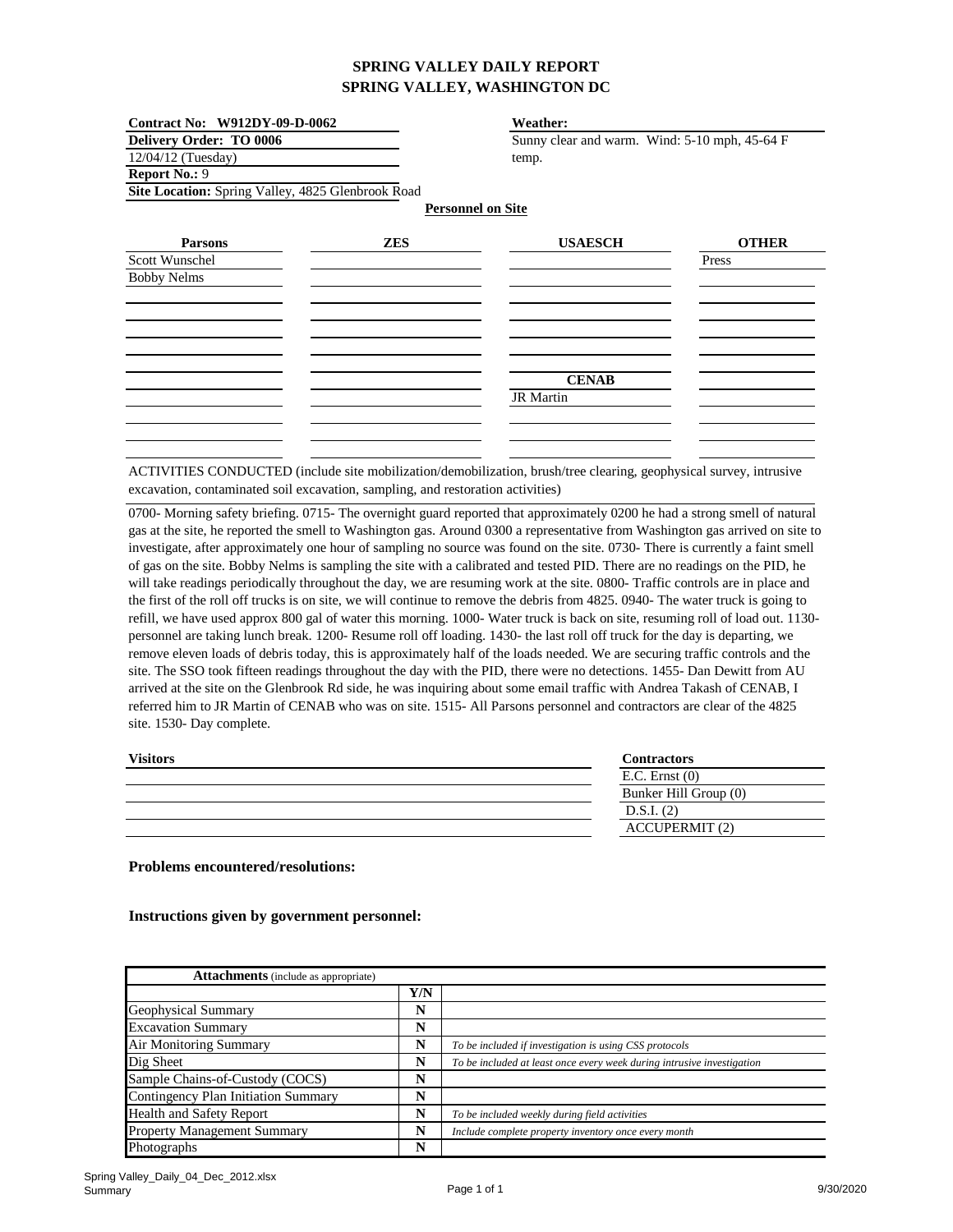| Contract No: W912DY-09-D-0062<br><b>Delivery Order: TO 0006</b> |            | Weather:<br>Overcast and cool with a 20% chance of rain. Wind: |              |  |
|-----------------------------------------------------------------|------------|----------------------------------------------------------------|--------------|--|
|                                                                 |            |                                                                |              |  |
| <b>Report No.: 10</b>                                           |            |                                                                |              |  |
| Site Location: Spring Valley, 4825 Glenbrook Road               |            |                                                                |              |  |
|                                                                 |            | <b>Personnel on Site</b>                                       |              |  |
| <b>Parsons</b>                                                  | <b>ZES</b> | <b>USAESCH</b>                                                 | <b>OTHER</b> |  |
| Scott Wunschel                                                  |            |                                                                |              |  |
| <b>Bobby Nelms</b>                                              |            |                                                                |              |  |
|                                                                 |            |                                                                |              |  |
|                                                                 |            |                                                                |              |  |
|                                                                 |            |                                                                |              |  |
|                                                                 |            |                                                                |              |  |
|                                                                 |            | <b>CENAB</b>                                                   |              |  |
|                                                                 |            | <b>JR</b> Martin                                               |              |  |
|                                                                 |            | Dan Nobel                                                      |              |  |
|                                                                 |            | Andrea Takash                                                  |              |  |

ACTIVITIES CONDUCTED (include site mobilization/demobilization, brush/tree clearing, geophysical survey, intrusive excavation, contaminated soil excavation, sampling, and restoration activities)

0700- Morning safety briefing. 0720- Setting up the traffic control area, dust monitor and the PID. 0805- The first roll off truck of the day is on site, we are continuing the debris removal. 1115- We have several roll off trucks loaded and off site, we only have two trucks available today, they will continue to make runs but have approximately 1.5 hours for the round trip. We are using the time between trucks to cut and stage the steel beams and other scrap steel for the recycle trucks tomorrow. we are also staging the concrete and brick for recycle. 1200- Timothy Eurns and David Cline from ECBC stopped by the site to get an overview in preparation for upcoming CAFS installation. They also confirmed the high voltage power requirements for the CAFS. 1224- Dan Nobel and Andrea Takash arrived on site with a reporter from the Washington Post, they remained out of the work zone and were on site for about twenty minutes. 1445- All roll off trucks are gone for the day, we had a total of six loads today. 1500- We are shutting down the traffic control zone and securing the site. There were no readings on the PID today and dust mitigation was successful. 1515- All Parsons personnel and contractors are off the 4825 site, moving to the Federal property site to secure equipment. 1530- Day complete.

#### **Visitors**

| $E.C.$ Ernst $(2)$    |  |
|-----------------------|--|
| Bunker Hill Group (0) |  |
| D.S.I. (2)            |  |
| <b>ACCUPERMIT (2)</b> |  |
|                       |  |

**Contractors**

#### **Problems encountered/resolutions:**

| <b>Attachments</b> (include as appropriate) |     |                                                                        |
|---------------------------------------------|-----|------------------------------------------------------------------------|
|                                             | Y/N |                                                                        |
| Geophysical Summary                         | N   |                                                                        |
| <b>Excavation Summary</b>                   | N   |                                                                        |
| Air Monitoring Summary                      | N   | To be included if investigation is using CSS protocols                 |
| Dig Sheet                                   | N   | To be included at least once every week during intrusive investigation |
| Sample Chains-of-Custody (COCS)             | N   |                                                                        |
| <b>Contingency Plan Initiation Summary</b>  | N   |                                                                        |
| <b>Health and Safety Report</b>             | N   | To be included weekly during field activities                          |
| <b>Property Management Summary</b>          | N   | Include complete property inventory once every month                   |
| Photographs                                 | N   |                                                                        |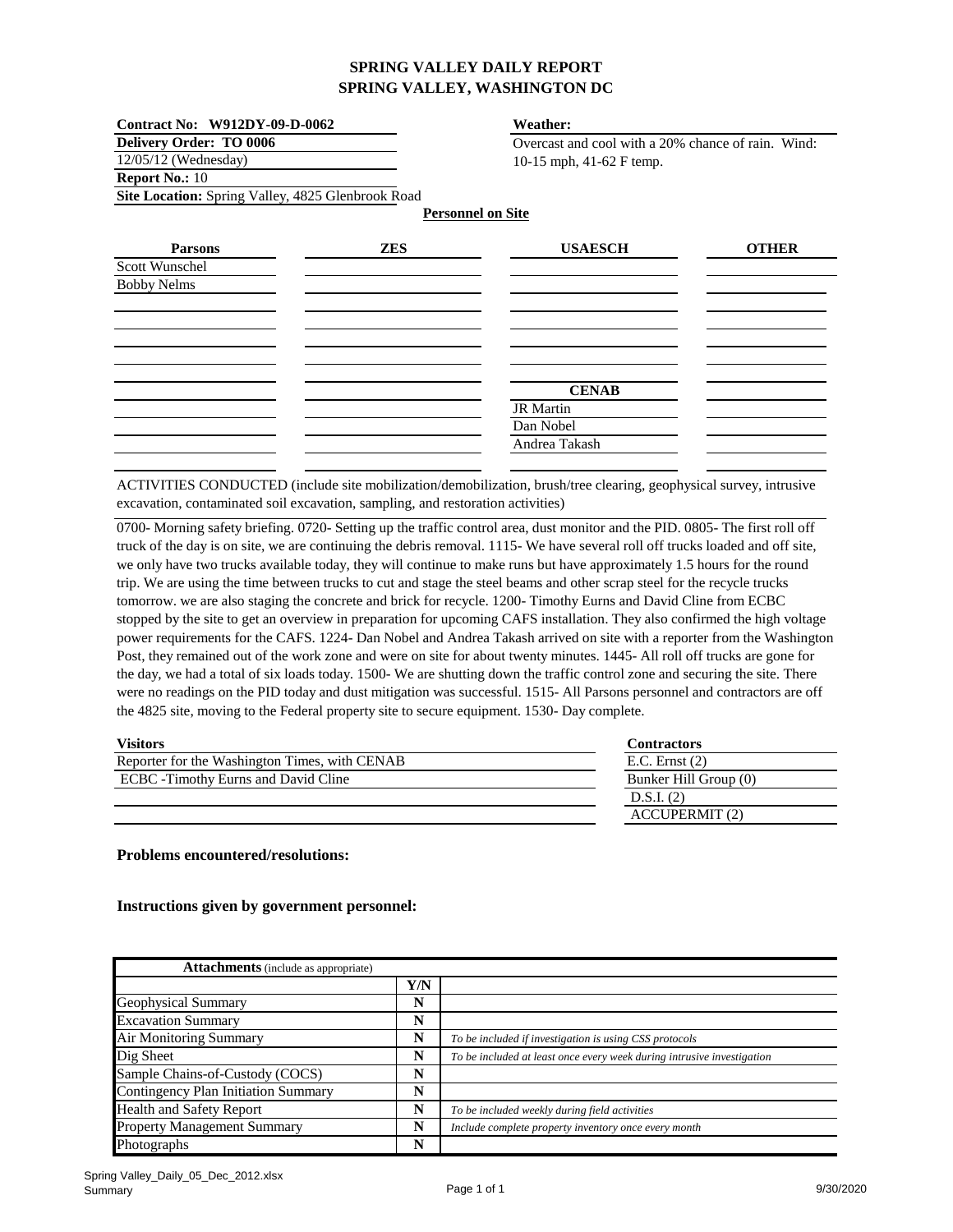| Contract No: W912DY-09-D-0062                     |            | Weather:                                           |              |  |
|---------------------------------------------------|------------|----------------------------------------------------|--------------|--|
| <b>Delivery Order: TO 0006</b>                    |            | Cloudy and cool. Wind calm: 0-5 mph, 30-44 F temp. |              |  |
| $12/06/12$ (Thursday)                             |            |                                                    |              |  |
| Report No.: 11                                    |            |                                                    |              |  |
| Site Location: Spring Valley, 4825 Glenbrook Road |            |                                                    |              |  |
|                                                   |            | <b>Personnel on Site</b>                           |              |  |
| <b>Parsons</b>                                    | <b>ZES</b> | <b>USAESCH</b>                                     | <b>OTHER</b> |  |
| Scott Wunschel                                    |            |                                                    |              |  |
| <b>Bobby Nelms</b>                                |            |                                                    |              |  |
| Sean Buckley                                      |            |                                                    |              |  |
|                                                   |            |                                                    |              |  |
|                                                   |            |                                                    |              |  |
|                                                   |            |                                                    |              |  |
|                                                   |            |                                                    |              |  |
|                                                   |            | <b>CENAB</b>                                       |              |  |
|                                                   |            | <b>JR</b> Martin                                   |              |  |
|                                                   |            | Andrea Takash                                      |              |  |
|                                                   |            |                                                    |              |  |
|                                                   |            |                                                    |              |  |

ACTIVITIES CONDUCTED (include site mobilization/demobilization, brush/tree clearing, geophysical survey, intrusive excavation, contaminated soil excavation, sampling, and restoration activities)

0700- Morning safety briefing. 0720- Setting up the traffic control area, dust monitor and the PID. 0800- The first roll off truck of the day is on site, we are continuing with debris removal. 0830- The neighbor from across the street (4830) came to the site to complain that we were were not spraying water for dust mitigation. JR Martin (CENAB) spoke with her and informed her that we were spraying, additionally there has been enough water sprayed the past couple days that dust is not an issue. 0900- Sean Buckley is on site, we are discussing the progress with the house demolition and clean up. We also talked about plans for upcoming low probability work at the site. 1030- The roll off truck for recyclable steel is on site for the pick up. The structural steel and brick have been separated from other debris for recycling. 1105- Andrea Takash (CENAB) and Theo Emery (NY Times) are on site, they are documenting progress with the debris removal. 1140- Andre and Theo departing the site. 1240- The roll offs for the brick are arriving. 1455- All roll off trucks are gone for the day, today we sent out five loads of debris, two loads of brick and one load of steel. We are closing down the traffic control zone and securing the site. 1530- All Parsons personnel and contractors are off site, day complete.

| <b>Visitors</b>       | <b>Contractors</b>    |
|-----------------------|-----------------------|
| Theo Emery (NY Times) | E.C. Ernst $(2)$      |
|                       | Bunker Hill Group (0) |
|                       | D.S.I. (2)            |
|                       | <b>ACCUPERMIT (2)</b> |
|                       |                       |

#### **Problems encountered/resolutions:**

| <b>Attachments</b> (include as appropriate) |     |                                                                        |
|---------------------------------------------|-----|------------------------------------------------------------------------|
|                                             | Y/N |                                                                        |
| Geophysical Summary                         | N   |                                                                        |
| <b>Excavation Summary</b>                   | N   |                                                                        |
| Air Monitoring Summary                      | N   | To be included if investigation is using CSS protocols                 |
| Dig Sheet                                   | N   | To be included at least once every week during intrusive investigation |
| Sample Chains-of-Custody (COCS)             | N   |                                                                        |
| <b>Contingency Plan Initiation Summary</b>  | N   |                                                                        |
| <b>Health and Safety Report</b>             | N   | To be included weekly during field activities                          |
| <b>Property Management Summary</b>          | N   | Include complete property inventory once every month                   |
| Photographs                                 | N   |                                                                        |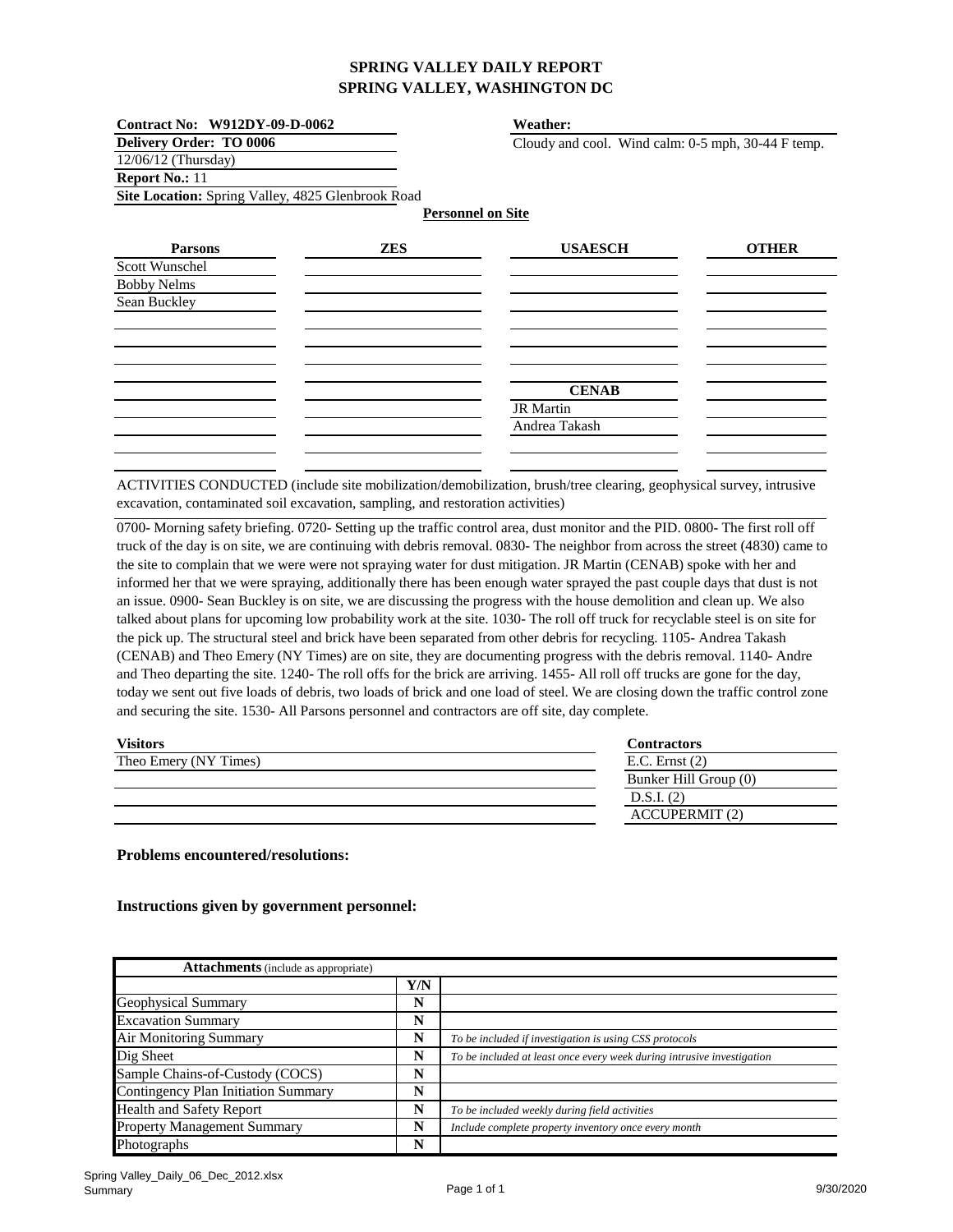| Contract No: W912DY-09-D-0062                     |                          | Weather:                                           |              |
|---------------------------------------------------|--------------------------|----------------------------------------------------|--------------|
| <b>Delivery Order: TO 0006</b>                    |                          | Cloudy and cool. Wind calm: 0-5 mph, 30-44 F temp. |              |
| 12/07/12 (Friday)                                 |                          |                                                    |              |
| <b>Report No.: 12</b>                             |                          |                                                    |              |
| Site Location: Spring Valley, 4825 Glenbrook Road |                          |                                                    |              |
|                                                   | <b>Personnel on Site</b> |                                                    |              |
| <b>Parsons</b>                                    | <b>ZES</b>               | <b>USAESCH</b>                                     | <b>OTHER</b> |
| Scott Wunschel                                    |                          |                                                    |              |
| <b>Bobby Nelms</b>                                |                          |                                                    |              |
| Joe Kaputa                                        |                          |                                                    |              |
|                                                   |                          |                                                    |              |
|                                                   |                          |                                                    |              |
|                                                   |                          |                                                    |              |
|                                                   |                          |                                                    |              |
|                                                   |                          | <b>CENAB</b>                                       |              |
|                                                   |                          | <b>JR</b> Martin                                   |              |
|                                                   |                          |                                                    |              |
|                                                   |                          |                                                    |              |
|                                                   |                          |                                                    |              |

ACTIVITIES CONDUCTED (include site mobilization/demobilization, brush/tree clearing, geophysical survey, intrusive excavation, contaminated soil excavation, sampling, and restoration activities)

**Visitors Contractors** 0700- Morning safety briefing. 0720- Setting up the traffic control area, dust monitor and the PID. 0800- The first roll off of the day is arriving, we are continuing with debris removal and final clean up of the demolition site. 1045- Conference call with Sean Buckley and Ron Bates about the purchase and installation of a guardrail system around the basement wall. we now have an open ten foot hole from ground level to the basement floor, we will fall protection to work along the edges. We decided that we will have Bunker Hill Group purchase and install a guardrail system, Tony is checking on availability and pricing. 1245- The last roll off for the day departed the site, we had one load of brick for recycle and two loads of debris. All debris removal and clean up of the demolition area is complete, DSI personnel will return on Dec 11 to pick up the excavator. Parsons personnel are putting up safety/warning fence around the demolition site. 1400- We are closing down the traffic control zone, securing tools and securing the site. 1500- All Parsons personnel and contractors are off of the 4825 site, moving to Federal property. 1530-Day complete.

| V 151 LUI 5 | Commactors            |
|-------------|-----------------------|
|             | $E.C.$ Ernst $(2)$    |
|             | Bunker Hill Group (0) |
|             | D.S.I. (2)            |
|             | <b>ACCUPERMIT (2)</b> |
|             |                       |

**Problems encountered/resolutions:**

| <b>Attachments</b> (include as appropriate) |     |                                                                        |
|---------------------------------------------|-----|------------------------------------------------------------------------|
|                                             | Y/N |                                                                        |
| Geophysical Summary                         | N   |                                                                        |
| <b>Excavation Summary</b>                   | N   |                                                                        |
| Air Monitoring Summary                      | N   | To be included if investigation is using CSS protocols                 |
| Dig Sheet                                   | N   | To be included at least once every week during intrusive investigation |
| Sample Chains-of-Custody (COCS)             | N   |                                                                        |
| <b>Contingency Plan Initiation Summary</b>  | N   |                                                                        |
| <b>Health and Safety Report</b>             | N   | To be included weekly during field activities                          |
| <b>Property Management Summary</b>          | N   | Include complete property inventory once every month                   |
| Photographs                                 | N   |                                                                        |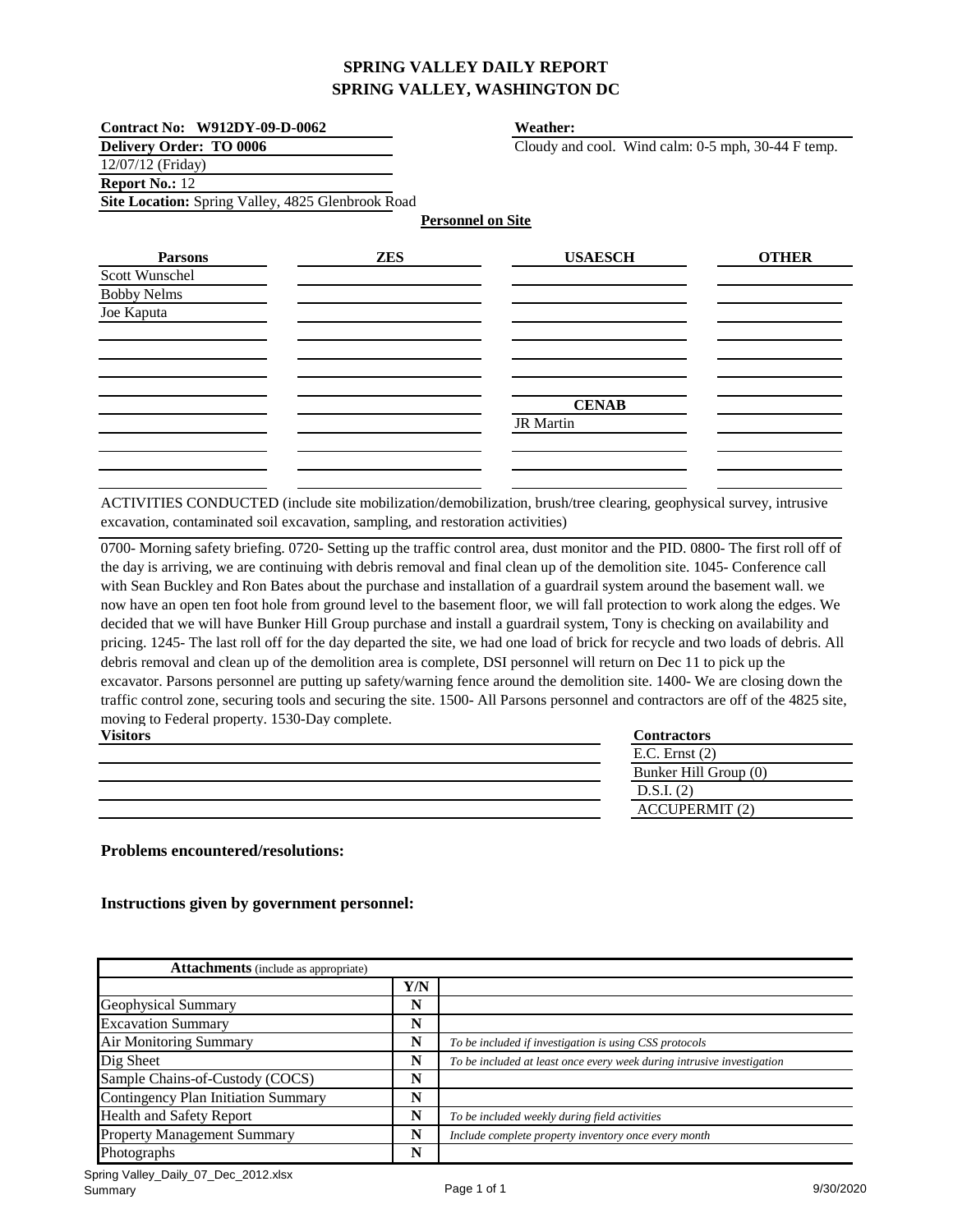| Contract No: W912DY-09-D-0062                     |                          | Weather:                                           |              |
|---------------------------------------------------|--------------------------|----------------------------------------------------|--------------|
| <b>Delivery Order: TO 0006</b>                    |                          | Cloudy and cool. Wind calm: 0-9 mph, 43-63 F temp. |              |
| 12/10/12 (Monday)                                 |                          |                                                    |              |
| Report No.: 13                                    |                          |                                                    |              |
| Site Location: Spring Valley, 4825 Glenbrook Road |                          |                                                    |              |
|                                                   | <b>Personnel on Site</b> |                                                    |              |
| <b>Parsons</b>                                    | <b>ZES</b>               | <b>USAESCH</b>                                     | <b>OTHER</b> |
| Scott Wunschel                                    |                          |                                                    |              |
| <b>Bobby Nelms</b>                                |                          |                                                    |              |
|                                                   |                          |                                                    |              |
|                                                   |                          |                                                    |              |
|                                                   |                          |                                                    |              |
|                                                   |                          |                                                    |              |
|                                                   |                          | <b>CENAB</b>                                       |              |
|                                                   |                          | <b>JR</b> Martin                                   |              |
|                                                   |                          |                                                    |              |
|                                                   |                          |                                                    |              |
|                                                   |                          |                                                    |              |

ACTIVITIES CONDUCTED (include site mobilization/demobilization, brush/tree clearing, geophysical survey, intrusive excavation, contaminated soil excavation, sampling, and restoration activities)

0700- Parsons personnel are on site at the Federal Property. 0800- Bunker hill is on site, we are having the morning safety briefing. 0820- Bunker hill is beginning the inventory of the Rubb tent parts. 0930- Drafting and sending out an email to the low probability team, updating them on the schedule as well as PPE requirements for this site. 1020- Working with the SSO to inventory tools and supplies for the low probability work. We are making a list of supplies for Joe Kaputa to order. 1045- Spoke with PM Sean Buckley about the purchase of guard rails for the 4825 site, bunker hill is trying to find the needed parts but is having difficulty finding them in stock. Sean told me to have bunker hill order the parts if a supply could be found. 1215- Bunker hill has inventoried all of the parts that they can identify from the drawings, I will have to contact the RUBB representative for more information and parts drawings. Bunker Hill will fill more sandbags for the 4825 site. 1400 Bunker Hill is departing for the day, they filled another 80 sandbags. 1430- All parsons personnel are off site, returning to the hotel for the weekly conference call. 1500- Attending the weekly parsons conference call about the sub-contractors. 1600- Conference call is over, day complete.

| <b>Visitors</b> | <b>Contractors</b>    |
|-----------------|-----------------------|
|                 | $E.C.$ Ernst $(0)$    |
|                 | Bunker Hill Group (4) |
|                 | $D.S.I.$ (0)          |
|                 | <b>ACCUPERMIT (0)</b> |

**Problems encountered/resolutions:**

| <b>Attachments</b> (include as appropriate) |     |                                                                        |
|---------------------------------------------|-----|------------------------------------------------------------------------|
|                                             | Y/N |                                                                        |
| Geophysical Summary                         | N   |                                                                        |
| <b>Excavation Summary</b>                   | N   |                                                                        |
| <b>Air Monitoring Summary</b>               | N   | To be included if investigation is using CSS protocols                 |
| Dig Sheet                                   | N   | To be included at least once every week during intrusive investigation |
| Sample Chains-of-Custody (COCS)             | N   |                                                                        |
| Contingency Plan Initiation Summary         | N   |                                                                        |
| <b>Health and Safety Report</b>             | N   | To be included weekly during field activities                          |
| <b>Property Management Summary</b>          | N   | Include complete property inventory once every month                   |
| Photographs                                 | N   |                                                                        |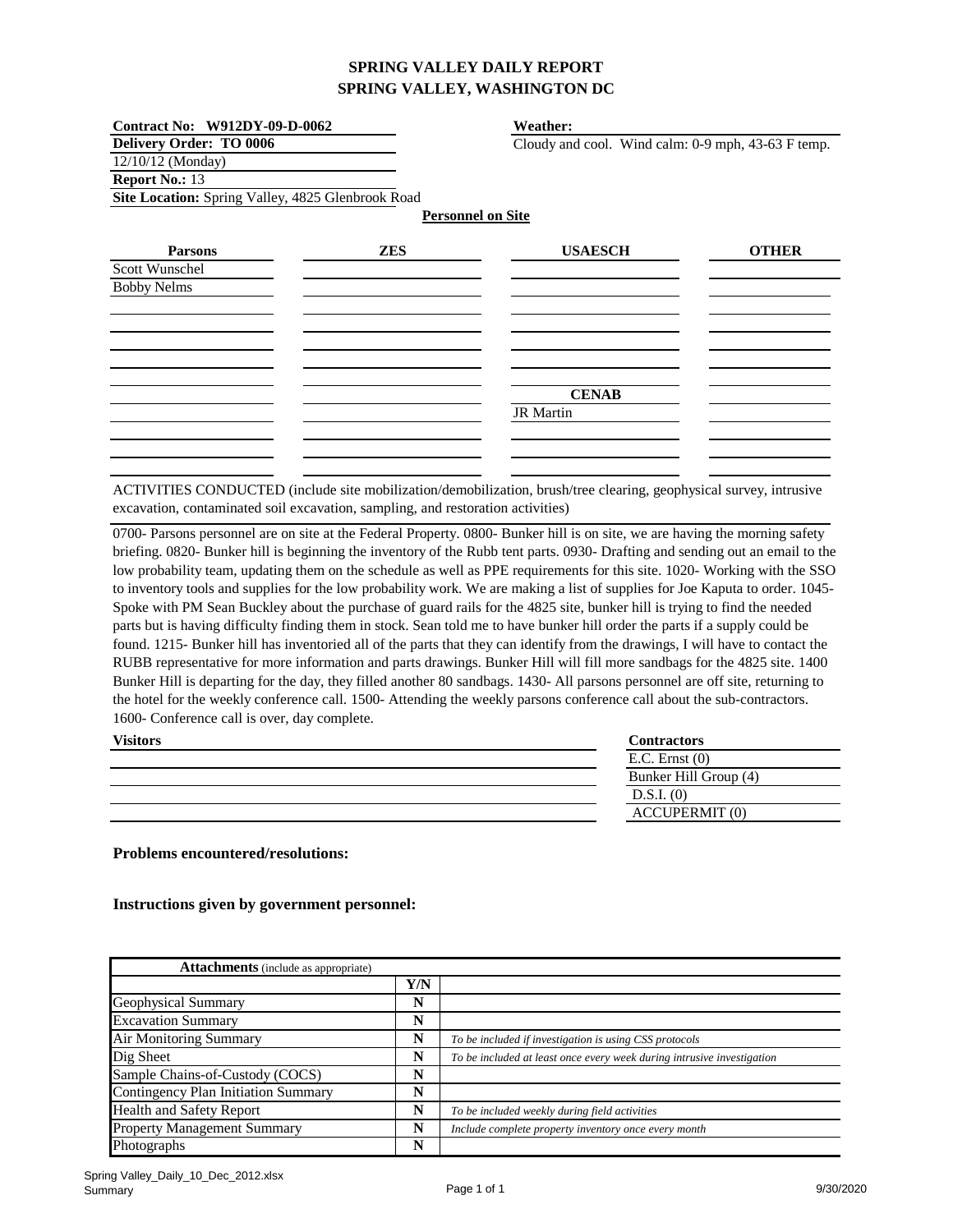| Contract No: W912DY-09-D-0062                     |             | Weather:                                           |                     |
|---------------------------------------------------|-------------|----------------------------------------------------|---------------------|
| <b>Delivery Order: TO 0006</b>                    |             | Clear and cool. Wind calm: 5-10 mph, 38-53 F temp. |                     |
| $12/11/12$ (Tuesday)                              |             |                                                    |                     |
| <b>Report No.: 14</b>                             |             |                                                    |                     |
| Site Location: Spring Valley, 4825 Glenbrook Road |             |                                                    |                     |
|                                                   |             | <b>Personnel on Site</b>                           |                     |
| <b>Parsons</b>                                    | <b>ZES</b>  | <b>USAESCH</b>                                     | <b>OTHER</b>        |
| Scott Wunschel                                    | Doug Zimmer | Richard Byrd                                       | Theo Emery (NY Time |
| <b>Bobby Nelms</b>                                |             | Sherri Anderson                                    |                     |
|                                                   |             |                                                    |                     |
|                                                   |             |                                                    |                     |
|                                                   |             |                                                    |                     |
|                                                   |             |                                                    |                     |
|                                                   |             |                                                    |                     |
|                                                   |             | <b>CENAB</b>                                       |                     |
|                                                   |             | <b>JR</b> Martin                                   |                     |
|                                                   |             | Brenda Barber                                      |                     |
|                                                   |             | Dan Nobel                                          |                     |
|                                                   |             | Andrea Takash                                      |                     |

ACTIVITIES CONDUCTED (include site mobilization/demobilization, brush/tree clearing, geophysical survey, intrusive excavation, contaminated soil excavation, sampling, and restoration activities)

0700- Morning safety briefing. 0745- Opening the 4825 site, setting up the traffic control area and awaiting the arrival of the lowboy truck. 0905- The lowboy truck is on site, DSI personnel are loading the excavator. 0925- The lowboy and excavator are off site. 0945- Securing the 4825 site and going to buy drinking water for the 4825 site. 1005- Back at the 4825 site, a group from the partners meeting is at the site for a walkthrough. We have Richard Byrd, Juanita Snyder, David Kline, Brenda Barber, Andrea Takash and Theo Emery. 1143- Returning to the Federal Property site.1330- Back at the 4825 site with more people from the partners meeting. 1450- Doing a walk through of the federal property site with Sherri Anderson, Richard Byrd, JR Martin, Sean Buckley, SSO and SM. We are discussing items to be completed before the start of low probability activities. 1545- Meeting with Sean Buckley, Doug Zimmer, Bobby Nelms and Scott Wunschel. We are discussing the schedule and plan for the low probability work after the holidays. 1710- Personnel clear of the site, day complete.

| <b>Visitors</b>     | Contractors           |
|---------------------|-----------------------|
| Juanita Snyder ECBC | $E.C.$ Ernst $(0)$    |
| David Kline ECBC    | Bunker Hill Group (0) |
|                     | D.S.I. (1)            |
|                     | <b>ACCUPERMIT</b> (2) |

#### **Problems encountered/resolutions:**

| <b>Attachments</b> (include as appropriate) |     |                                                                        |
|---------------------------------------------|-----|------------------------------------------------------------------------|
|                                             | Y/N |                                                                        |
| Geophysical Summary                         | N   |                                                                        |
| <b>Excavation Summary</b>                   | N   |                                                                        |
| <b>Air Monitoring Summary</b>               | N   | To be included if investigation is using CSS protocols                 |
| Dig Sheet                                   | N   | To be included at least once every week during intrusive investigation |
| Sample Chains-of-Custody (COCS)             | N   |                                                                        |
| <b>Contingency Plan Initiation Summary</b>  | N   |                                                                        |
| <b>Health and Safety Report</b>             | N   | To be included weekly during field activities                          |
| <b>Property Management Summary</b>          | N   | Include complete property inventory once every month                   |
| Photographs                                 | N   |                                                                        |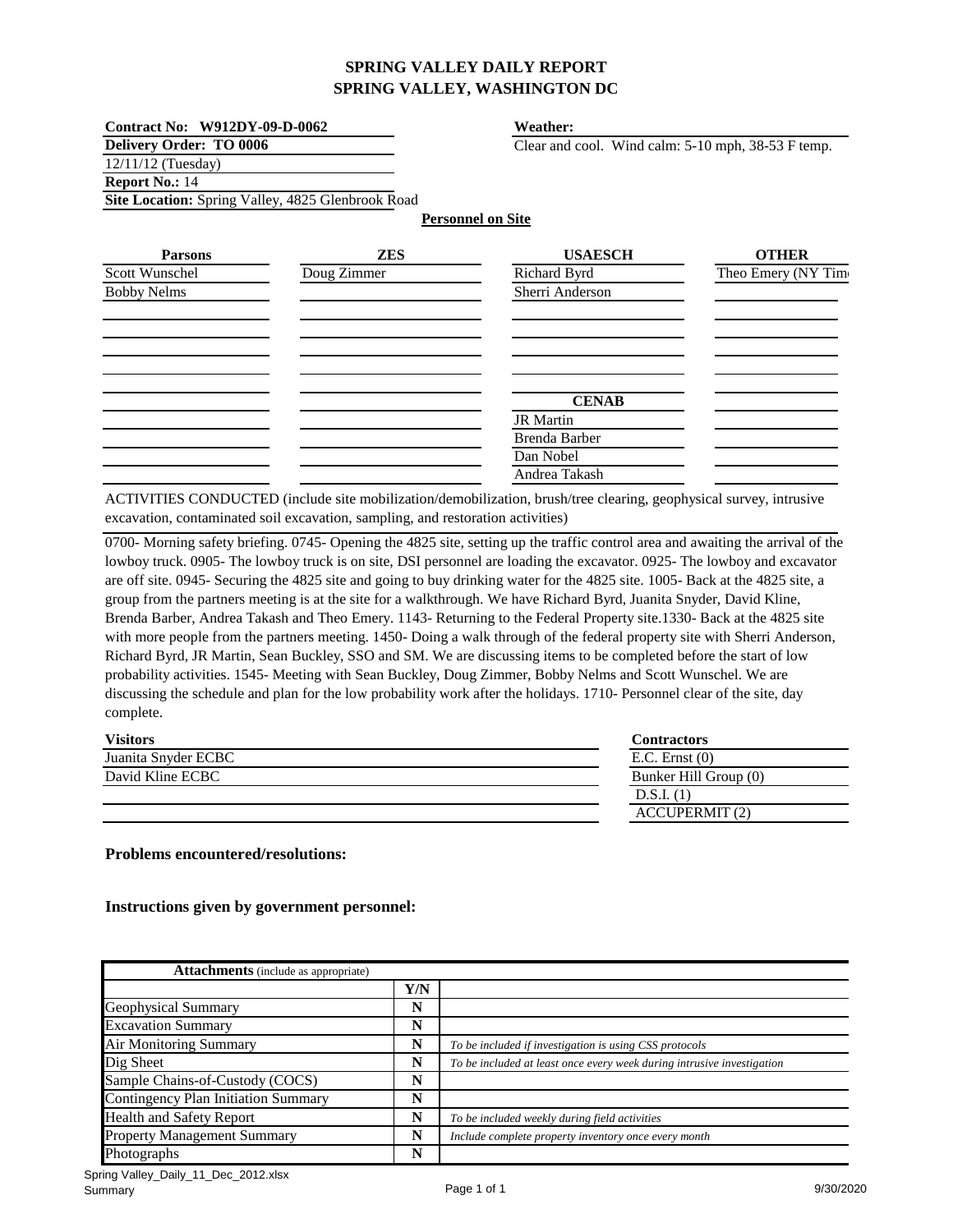| Contract No: W912DY-09-D-0062                     |             | <b>Weather:</b>                                   |              |
|---------------------------------------------------|-------------|---------------------------------------------------|--------------|
| <b>Delivery Order: TO 0006</b>                    |             | Clear and cool. Wind calm: 0-5 mph, 37-52 F temp. |              |
| 12/12/12 (Wednesday)                              |             |                                                   |              |
| Report No.: 15                                    |             |                                                   |              |
| Site Location: Spring Valley, 4825 Glenbrook Road |             |                                                   |              |
|                                                   |             | <b>Personnel on Site</b>                          |              |
| <b>Parsons</b>                                    | <b>ZES</b>  | <b>USAESCH</b>                                    | <b>OTHER</b> |
| Scott Wunschel                                    | Doug Zimmer |                                                   |              |
| <b>Bobby Nelms</b>                                |             |                                                   |              |
| Joe Kaputa                                        |             |                                                   |              |
|                                                   |             |                                                   |              |
|                                                   |             |                                                   |              |
|                                                   |             |                                                   |              |
|                                                   |             |                                                   |              |
|                                                   |             | <b>CENAB</b>                                      |              |
|                                                   |             | <b>JR</b> Martin                                  |              |
|                                                   |             |                                                   |              |
|                                                   |             |                                                   |              |
|                                                   |             |                                                   |              |

ACTIVITIES CONDUCTED (include site mobilization/demobilization, brush/tree clearing, geophysical survey, intrusive excavation, contaminated soil excavation, sampling, and restoration activities)

0700- Morning safety briefing. 0730- Bunker hill is moving prefilled sandbags to the 4825 site, they will need them when we extend the fenced area at the AU parking lot. 0800- CENAB representative JR Martin suggested making all of the fence panels uniform on our fenced area at the AU parking lot area, this would prevent any complaints later in the project. After speaking with the Parsons PM we decided to move foreword with this idea. Bunker Hill will inventory fence panels at the fed property site looking for enough matching panels to section off our area. They will also buy new privacy screening, enough that all fence panels are uniform. 0845- I am working with Doug Zimmer to survey the elevations of pipes running through the manholes on the site. The information is needed to plan rate of fall for the temporary sewer line reroute needed for the project. 1045- Back at the federal property site, H&E equipment is on site to pick up the water truck used during the demolition of the 4825 house. 1530- I spent the majority of the afternoon fielding phone calls and emails, also catching up on reports. Day complete.

| <b>Visitors</b> | <b>Contractors</b>    |
|-----------------|-----------------------|
|                 | $E.C.$ Ernst $(0)$    |
|                 | Bunker Hill Group (4) |
|                 | <b>ACCUPERMIT (0)</b> |

**Problems encountered/resolutions:**

| <b>Attachments</b> (include as appropriate) |     |                                                                        |
|---------------------------------------------|-----|------------------------------------------------------------------------|
|                                             | Y/N |                                                                        |
| Geophysical Summary                         | N   |                                                                        |
| <b>Excavation Summary</b>                   | N   |                                                                        |
| <b>Air Monitoring Summary</b>               | N   | To be included if investigation is using CSS protocols                 |
| Dig Sheet                                   | N   | To be included at least once every week during intrusive investigation |
| Sample Chains-of-Custody (COCS)             | N   |                                                                        |
| <b>Contingency Plan Initiation Summary</b>  | N   |                                                                        |
| <b>Health and Safety Report</b>             | N   | To be included weekly during field activities                          |
| <b>Property Management Summary</b>          | N   | Include complete property inventory once every month                   |
| <b>Photographs</b>                          | N   |                                                                        |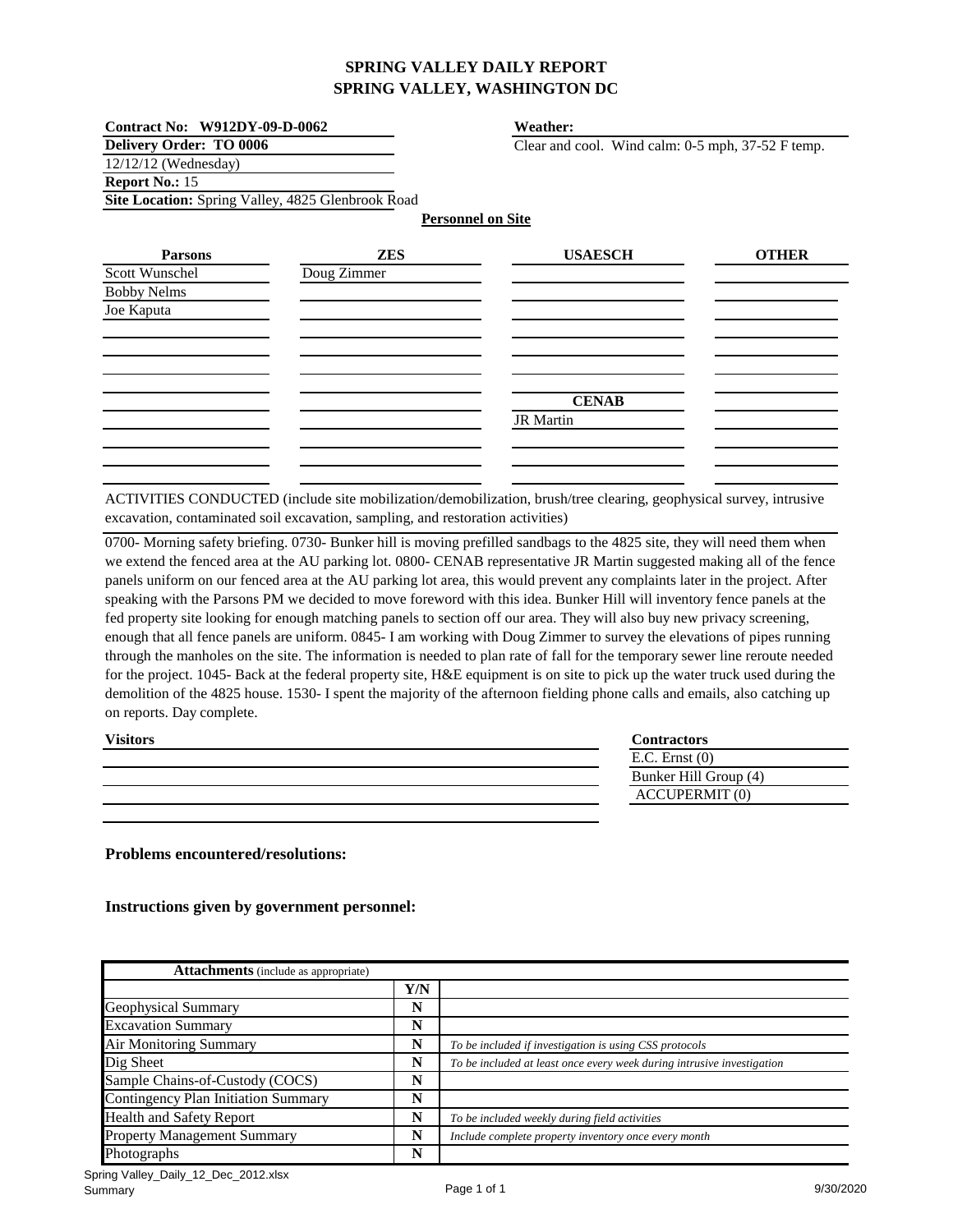| Contract No: W912DY-09-D-0062                     |             | <b>Weather:</b>                                   |              |
|---------------------------------------------------|-------------|---------------------------------------------------|--------------|
| Delivery Order: TO 0006                           |             | Clear and cool. Wind calm: 0-7 mph, 43-50 F temp. |              |
| 12/13/12 (Thursday)                               |             |                                                   |              |
| Report No.: 16                                    |             |                                                   |              |
| Site Location: Spring Valley, 4825 Glenbrook Road |             |                                                   |              |
|                                                   |             | <b>Personnel on Site</b>                          |              |
| <b>Parsons</b>                                    | <b>ZES</b>  | <b>USAESCH</b>                                    | <b>OTHER</b> |
| Scott Wunschel                                    | Doug Zimmer |                                                   |              |
| <b>Bobby Nelms</b>                                |             |                                                   |              |
| Joe Kaputa                                        |             |                                                   |              |
|                                                   |             |                                                   |              |
|                                                   |             |                                                   |              |
|                                                   |             |                                                   |              |
|                                                   |             |                                                   |              |
|                                                   |             | <b>CENAB</b>                                      |              |
|                                                   |             | <b>JR</b> Martin                                  |              |
|                                                   |             |                                                   |              |
|                                                   |             |                                                   |              |
|                                                   |             |                                                   |              |

ACTIVITIES CONDUCTED (include site mobilization/demobilization, brush/tree clearing, geophysical survey, intrusive excavation, contaminated soil excavation, sampling, and restoration activities)

0730- Parsons personnel are on site at the federal property. 0800- Morning safety briefing. 0930- Bunker hill is working on our fenced operations area at the 4825 site, they are installing taller fence panels and installing new privacy screening. Doug Zimmer is at the 4825 site repositioning the guard shack in preparation for the site trailer delivery. I am working on emails. 1000- working on daily reports. 1100- Working on the schedule, I am making the schedule for review through the holiday break and the third week of January 2013. I am awaiting confirmation from CENAB about the work week schedule, 4 or 5 days per week. 1230- Spoke with Lillyce Harriel of Parsons procurement about the rental of the site trailer for the 4825 site, she informed me that the rental is on track for delivery on Monday and the representative from William Scottsman will be contacting me tomorrow. 1310- At the 4825 site checking on the new fence, I directed Bunker Hill to make the fenced area a few feet narrower to match the ROE document. Also laid out the area for the site trailer. 1405- Back at the federal property site having a conference call with CENAB, JR Martin and Brenda Barber, Brenda is confirming that we can work a 4 day, 10 hour per day schedule for low probability operations. 1440- Finishing the schedule and sending to Seam Buckley for review. 1600- All Parsons personnel and contractors are off site, day complete.

| <b>Visitors</b> | Contractors           |
|-----------------|-----------------------|
|                 | $E.C.$ Ernst $(0)$    |
|                 | Bunker Hill Group (4) |
|                 | <b>ACCUPERMIT (0)</b> |
|                 |                       |

**Problems encountered/resolutions:**

| <b>Attachments</b> (include as appropriate) |     |                                                                        |
|---------------------------------------------|-----|------------------------------------------------------------------------|
|                                             | Y/N |                                                                        |
| Geophysical Summary                         | N   |                                                                        |
| <b>Excavation Summary</b>                   | N   |                                                                        |
| <b>Air Monitoring Summary</b>               | N   | To be included if investigation is using CSS protocols                 |
| Dig Sheet                                   | N   | To be included at least once every week during intrusive investigation |
| Sample Chains-of-Custody (COCS)             | N   |                                                                        |
| <b>Contingency Plan Initiation Summary</b>  | N   |                                                                        |
| <b>Health and Safety Report</b>             | N   | To be included weekly during field activities                          |
| <b>Property Management Summary</b>          | N   | Include complete property inventory once every month                   |
| Photographs                                 | N   |                                                                        |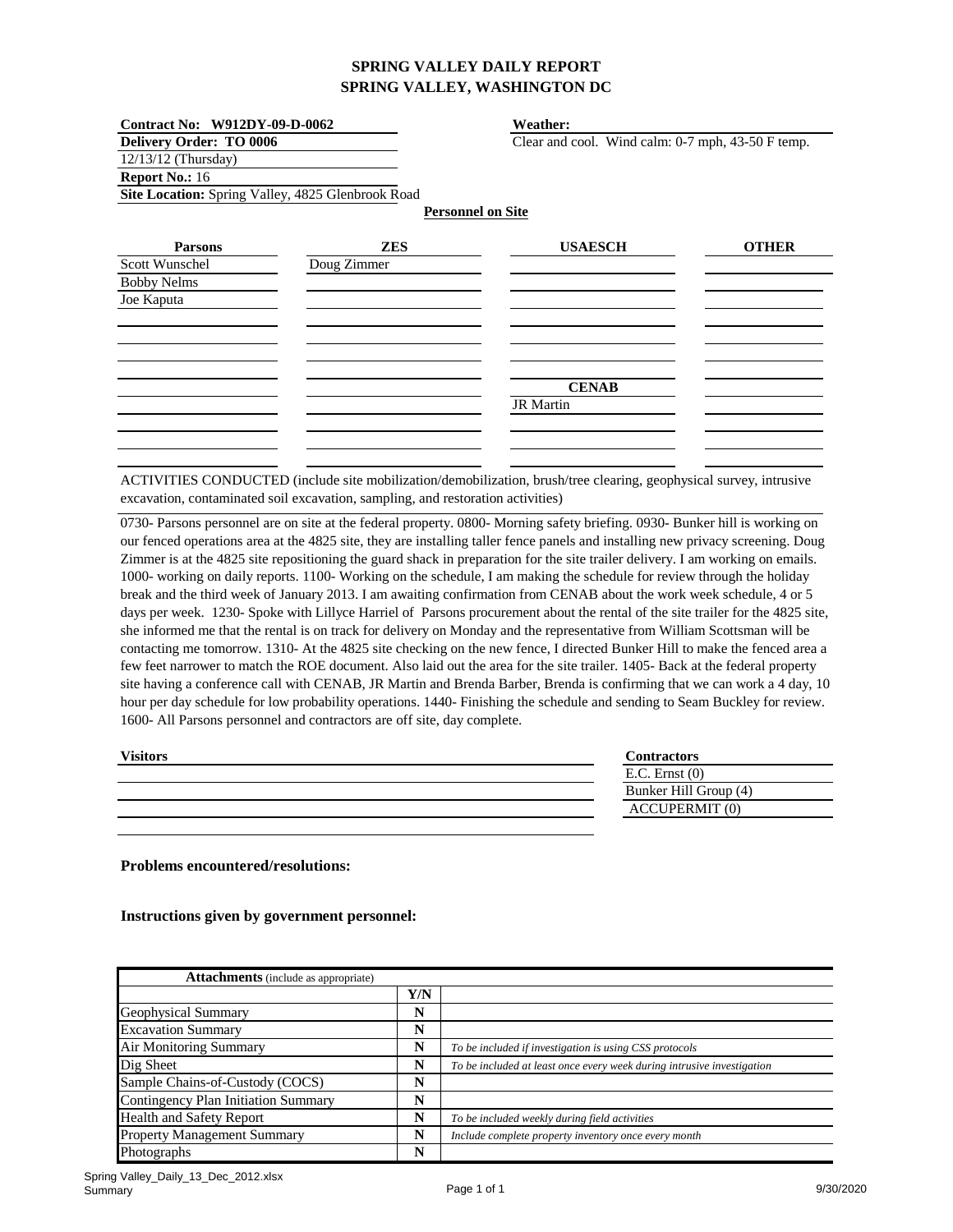| Contract No: W912DY-09-D-0062                     |            | Weather:                                          |              |
|---------------------------------------------------|------------|---------------------------------------------------|--------------|
| Delivery Order: TO 0006                           |            | Clear and cool. Wind calm: 0-5 mph, 41-52 F temp. |              |
| 12/14/12 (Friday)                                 |            |                                                   |              |
| Report No.: 17                                    |            |                                                   |              |
| Site Location: Spring Valley, 4825 Glenbrook Road |            |                                                   |              |
|                                                   |            | <b>Personnel on Site</b>                          |              |
| <b>Parsons</b>                                    | <b>ZES</b> | <b>USAESCH</b>                                    | <b>OTHER</b> |
| Scott Wunschel                                    |            |                                                   |              |
| <b>Bobby Nelms</b>                                |            |                                                   |              |
| Joe Kaputa                                        |            |                                                   |              |
|                                                   |            |                                                   |              |
|                                                   |            |                                                   |              |
|                                                   |            |                                                   |              |
|                                                   |            |                                                   |              |
|                                                   |            | <b>CENAB</b>                                      |              |
|                                                   |            | <b>JR</b> Martin                                  |              |
|                                                   |            |                                                   |              |
|                                                   |            |                                                   |              |
|                                                   |            |                                                   |              |

ACTIVITIES CONDUCTED (include site mobilization/demobilization, brush/tree clearing, geophysical survey, intrusive excavation, contaminated soil excavation, sampling, and restoration activities)

0700- Parsons personnel are on site at the federal property. 0800- Morning safety briefing. 0820- Bunker Hill is going to the 4825 site to complete work on the fenced area. Yesterday after hours I found out that Bunker Hill was able to find a source for the guard rail brackets that we have been trying to acquire. Bunker Hill Group ordered them and I will foreword the cost information to Sean Buckley. 1015- At the 4825 site checking on the fence installation, all is looking good, the panels are all uniform and the new privacy screening looks great. 1200- Bunker Hill is complete with the fence, they are back at the federal property site having lunch. 1235- Bunker hill continuing the inventory of the RUBB tent that will be used during high probability operations. SSO and I are fielding emails and phone calls. 1330- I have not heard from the William Scottsman representative who is suppose to call me today about the site trailer delivery, I am sending an email in an attempt to get a delivery time. 1415- Bunker Hill has completed inventory of the cable systems for the RUBB tent, they are departing for the day. 1530- All parsons personnel and contractors are off site, day complete.

| <b>Visitors</b> | Contractors           |
|-----------------|-----------------------|
|                 | $E.C.$ Ernst $(0)$    |
|                 | Bunker Hill Group (3) |
|                 | <b>ACCUPERMIT (0)</b> |
|                 |                       |

**Problems encountered/resolutions:**

| <b>Attachments</b> (include as appropriate) |     |                                                                        |
|---------------------------------------------|-----|------------------------------------------------------------------------|
|                                             | Y/N |                                                                        |
| Geophysical Summary                         | N   |                                                                        |
| <b>Excavation Summary</b>                   | N   |                                                                        |
| Air Monitoring Summary                      | N   | To be included if investigation is using CSS protocols                 |
| Dig Sheet                                   | N   | To be included at least once every week during intrusive investigation |
| Sample Chains-of-Custody (COCS)             | N   |                                                                        |
| Contingency Plan Initiation Summary         | N   |                                                                        |
| <b>Health and Safety Report</b>             | N   | To be included weekly during field activities                          |
| <b>Property Management Summary</b>          | N   | Include complete property inventory once every month                   |
| Photographs                                 | N   |                                                                        |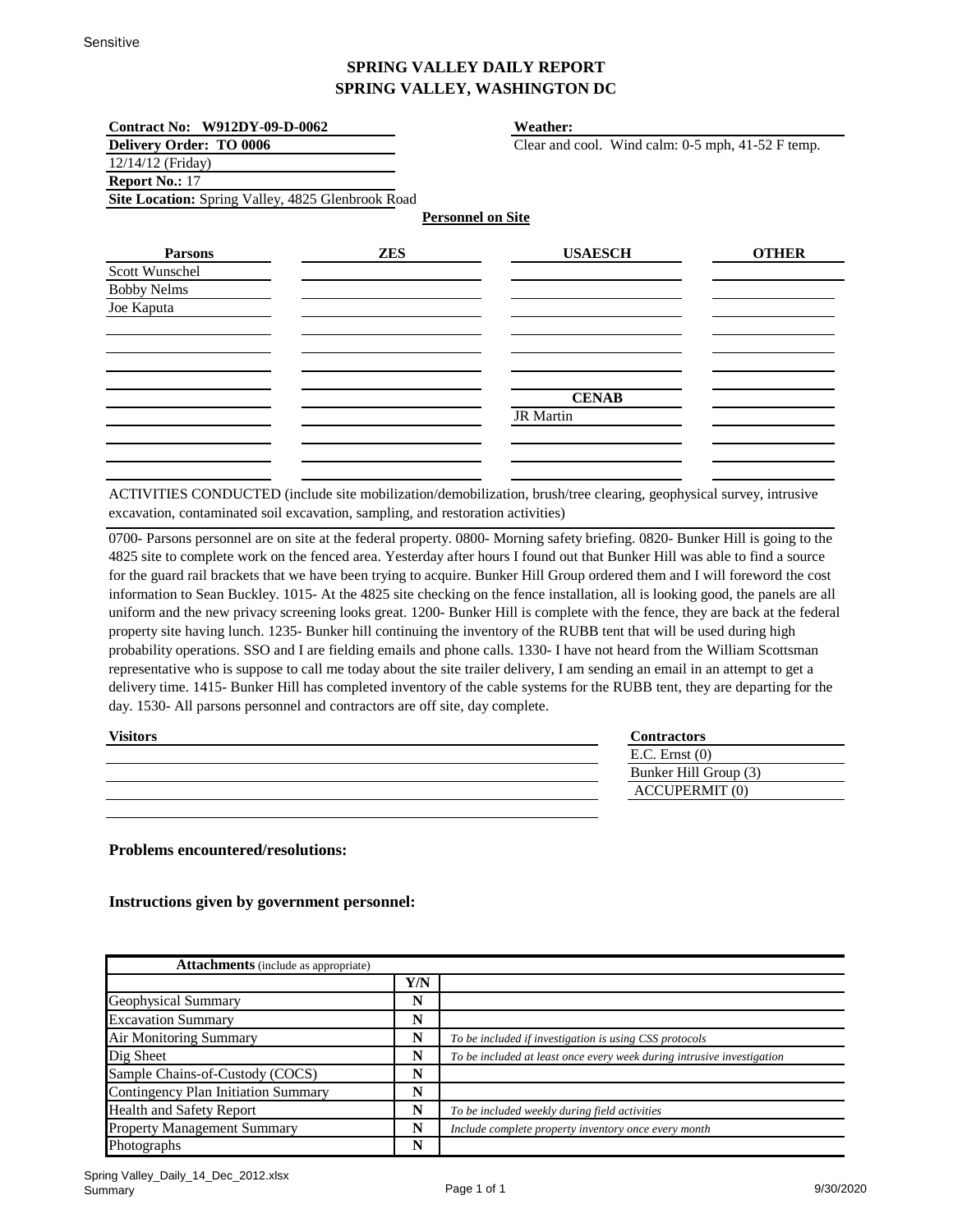| Contract No: W912DY-09-D-0062                     |            | <b>Weather:</b>                                   |              |
|---------------------------------------------------|------------|---------------------------------------------------|--------------|
| <b>Delivery Order: TO 0006</b>                    |            | Overcast and cool with light rain. Wind calm: 0-5 |              |
| $12/17/12$ (Monday)                               |            | mph, 46-54 F temp.                                |              |
| <b>Report No.: 18</b>                             |            |                                                   |              |
| Site Location: Spring Valley, 4825 Glenbrook Road |            |                                                   |              |
|                                                   |            | <b>Personnel on Site</b>                          |              |
| <b>Parsons</b>                                    | <b>ZES</b> | <b>USAESCH</b>                                    | <b>OTHER</b> |
| Scott Wunschel                                    |            |                                                   |              |
| <b>Bobby Nelms</b>                                |            |                                                   |              |
| Joe Kaputa                                        |            |                                                   |              |
|                                                   |            |                                                   |              |
|                                                   |            |                                                   |              |
|                                                   |            |                                                   |              |
|                                                   |            |                                                   |              |
|                                                   |            | <b>CENAB</b>                                      |              |
|                                                   |            | <b>JR</b> Martin                                  |              |
|                                                   |            | Dan Nobel                                         |              |
|                                                   |            | Brenda Barber                                     |              |
|                                                   |            |                                                   |              |

ACTIVITIES CONDUCTED (include site mobilization/demobilization, brush/tree clearing, geophysical survey, intrusive excavation, contaminated soil excavation, sampling, and restoration activities)

0700- Parsons personnel are on site at the federal property. 0840- I spoke with Jim Burnett from William Scottsman Co, the supplier of our rental site trailer. He informed me that there was an issue with the purchase order last Friday that did not get resolved and the trailer delivery would not be today. He assured me that it would be delivered on Wednesday. 0930- I received a call from Lillyce Harriel from Parsons procurement, we spoke about the situation with the trailer delivery. 0945 Going to check the 4825 site with the SSO, we are making a general inspection of the site. 1015- Dan Nobel and Brenda Barber of CENAB are on site at the 4825 site, they were in the area on other business and stopped in to get an update on operations. 1105- All is well at the 4825 site, there are no operations at the site today, moving back to the federal property site. 1120- Calling our electrician E.C. Ernst and other personnel to reschedule operations associated with the site trailer for Wednesday and Thursday due to the delay in delivery. 1300- Moving back to the hotel to work on reports and field phone calls, all Parsons personnel and contractors off site. 1530- Day complete, available by phone.

| <b>Visitors</b> | Contractors           |
|-----------------|-----------------------|
|                 | $E.C.$ Ernst $(0)$    |
|                 | Bunker Hill Group (0) |
|                 | <b>ACCUPERMIT (0)</b> |
|                 |                       |

**Problems encountered/resolutions:**

| <b>Attachments</b> (include as appropriate) |     |                                                                        |
|---------------------------------------------|-----|------------------------------------------------------------------------|
|                                             | Y/N |                                                                        |
| Geophysical Summary                         | N   |                                                                        |
| <b>Excavation Summary</b>                   | N   |                                                                        |
| Air Monitoring Summary                      | N   | To be included if investigation is using CSS protocols                 |
| Dig Sheet                                   | N   | To be included at least once every week during intrusive investigation |
| Sample Chains-of-Custody (COCS)             | N   |                                                                        |
| Contingency Plan Initiation Summary         | N   |                                                                        |
| <b>Health and Safety Report</b>             | N   | To be included weekly during field activities                          |
| <b>Property Management Summary</b>          | N   | Include complete property inventory once every month                   |
| Photographs                                 | N   |                                                                        |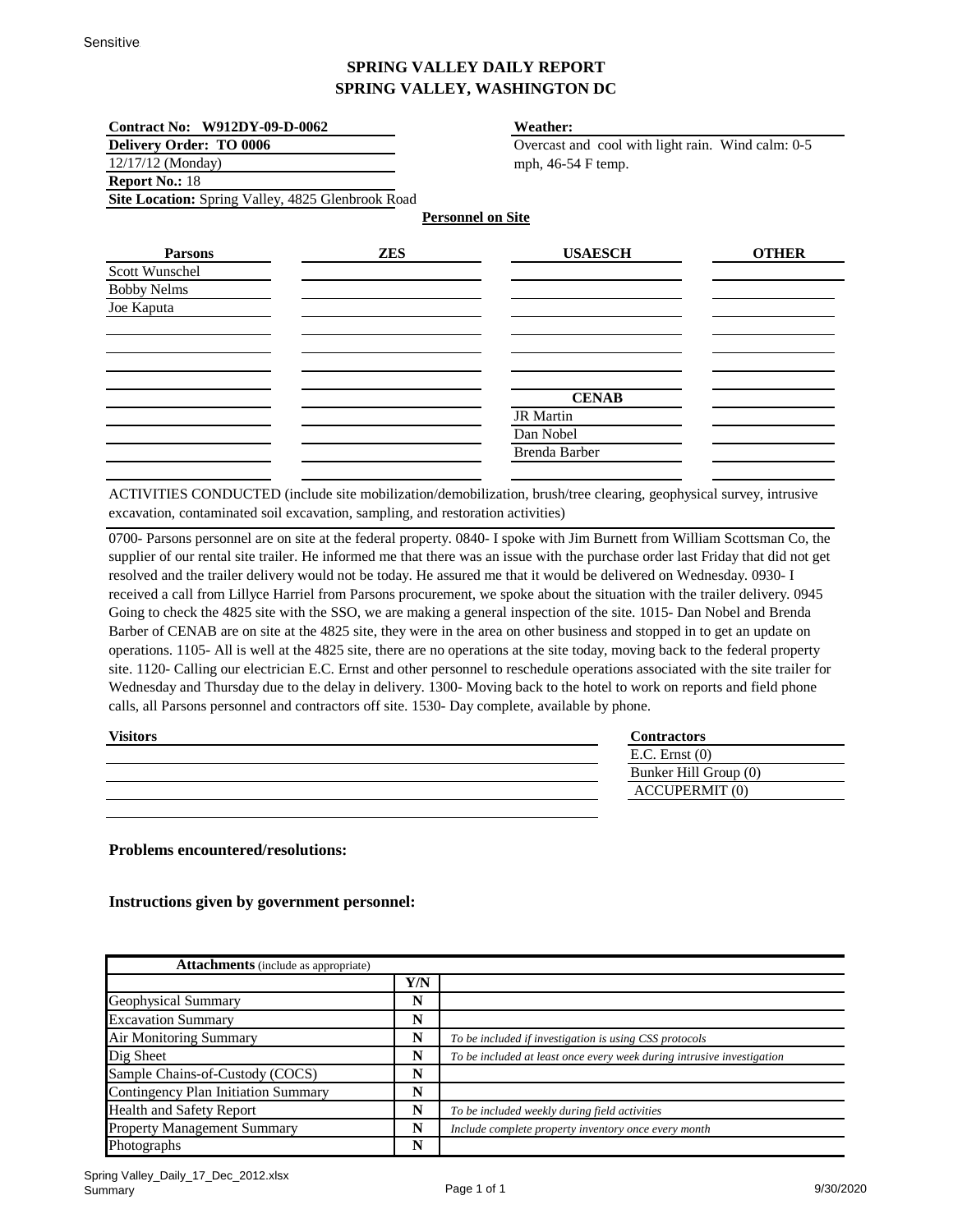| Contract No: W912DY-09-D-0062  |                                                   | <b>Weather:</b>                                     |              |
|--------------------------------|---------------------------------------------------|-----------------------------------------------------|--------------|
| <b>Delivery Order: TO 0006</b> |                                                   | Cloudy and cool. Wind: 0-5 mph, 39-56 F temp. Daily |              |
| $11/20/12$ (Tuesday)           |                                                   | precipitation: 0.00".                               |              |
| <b>Report No.: 1</b>           |                                                   |                                                     |              |
|                                | Site Location: Spring Valley, 4825 Glenbrook Road |                                                     |              |
|                                |                                                   | <b>Personnel on Site</b>                            |              |
| <b>Parsons</b>                 | <b>ZES</b>                                        | <b>USAESCH</b>                                      | <b>OTHER</b> |
| Scott Wunschel                 | Doug Zimmer                                       |                                                     |              |
| <b>Bobby Nelms</b>             |                                                   |                                                     |              |
| Joe Kaputa                     |                                                   |                                                     |              |
|                                |                                                   |                                                     |              |
|                                |                                                   |                                                     |              |
|                                |                                                   |                                                     |              |
|                                |                                                   |                                                     |              |
|                                |                                                   |                                                     |              |
|                                |                                                   |                                                     |              |
|                                |                                                   | <b>CENAB</b>                                        |              |
|                                |                                                   | <b>JR</b> Martin                                    |              |

ACTIVITIES CONDUCTED (include site mobilization/demobilization, brush/tree clearing, geophysical survey, intrusive excavation, contaminated soil excavation, sampling, and restoration activities)

0800 Arrived at the federal property, met with Doug Repass and Sharad Satsangi from E.C Ernst Electrical. They are on site to perform checks of the lightning protection system in the IHF area. 0820 E.C. Ernst personnel begin testing, Parsons personnel continued work replacing the tarp coverings on the HE bunker inside the IHF area. 1005 Completed work on the tarp coverings. 1025 All tests on the lightning system complete, all systems passed, E.C. Ernst will send the report to Joe Kaputa within a few days. 1040 E.C. Ernst personnel are looking at what will be required to install two additional flood lights at the Federal Property, additional lights were requested by Baltimore CENAB under facilities maintenance contract. 1220 Met with Keith Bridgewater and Steven Coffey from E.C. Ernst at the American University site to discuss the low voltage power line for the site trailers and guard shack. They will begin work tomorrow morning, due to the timeline they will run a single temporary line for the guard shack. After the temporary line is in place they will work on the main low voltage line from Kreeger hall that will supply the trailers, guard shack, and low voltage lines for operations in the ECS. 1500 Conferance call with Parsons and Baltimore personnel to discuss two week look ahead. 1630 personnel departing the site.

| <b>Visitors</b> | <b>Contractors</b>    |
|-----------------|-----------------------|
|                 | E.C. Ernst $(4)$      |
|                 | Bunker Hill Group (2) |
|                 |                       |

**Problems encountered/resolutions:**

| <b>Attachments</b> (include as appropriate) |     |                                                                        |
|---------------------------------------------|-----|------------------------------------------------------------------------|
|                                             | Y/N |                                                                        |
| <b>Geophysical Summary</b>                  | N   |                                                                        |
| <b>Excavation Summary</b>                   | N   |                                                                        |
| <b>Air Monitoring Summary</b>               | N   | To be included if investigation is using CSS protocols                 |
| Dig Sheet                                   | N   | To be included at least once every week during intrusive investigation |
| Sample Chains-of-Custody (COCS)             | N   |                                                                        |
| <b>Contingency Plan Initiation Summary</b>  | N   |                                                                        |
| <b>Health and Safety Report</b>             | N   | To be included weekly during field activities                          |
| <b>Property Management Summary</b>          | N   | Include complete property inventory once every month                   |
| Photographs                                 | N   |                                                                        |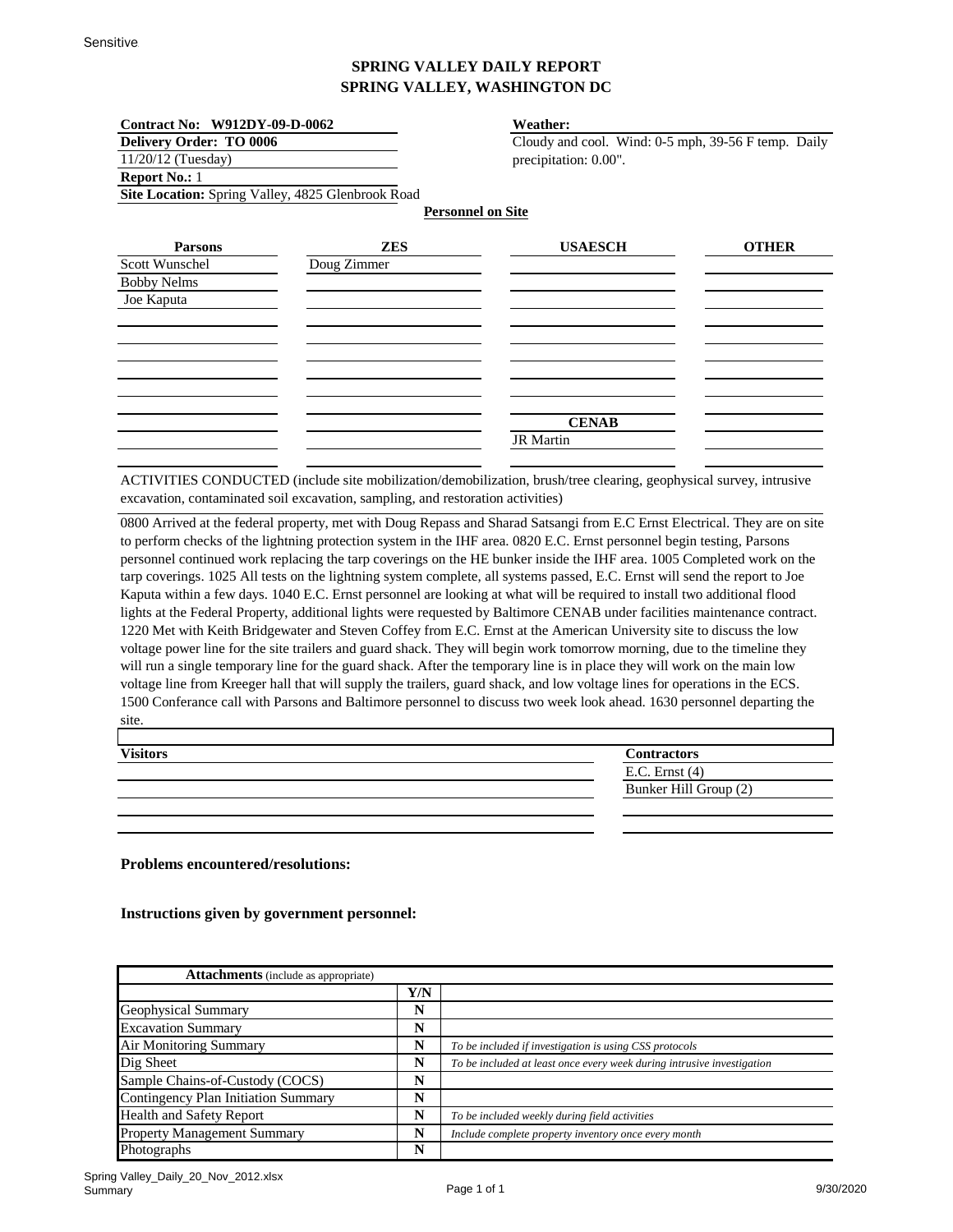| <b>Contract No: W912DY-09-D-0062</b>              | Weather:                                           |
|---------------------------------------------------|----------------------------------------------------|
| <b>Delivery Order: TO 0006</b>                    | sunny and cool. Wind: 0-5 mph, 37-59 F temp. Daily |
| $11/21/12$ (Wednesday)                            | precipitation: 0.00".                              |
| <b>Report No.: 2</b>                              |                                                    |
| Site Location: Spring Valley, 4825 Glenbrook Road |                                                    |
|                                                   | <b>Personnel on Site</b>                           |

| <b>Parsons</b>                   | <b>ZES</b>  | <b>USAESCH</b> | <b>OTHER</b> |
|----------------------------------|-------------|----------------|--------------|
| Scott Wunschel                   | Doug Zimmer |                |              |
| <b>Bobby Nelms</b><br>Joe Kaputa |             |                |              |
|                                  |             |                |              |
|                                  |             |                |              |
|                                  |             |                |              |
|                                  |             |                |              |
|                                  |             |                |              |
|                                  |             |                |              |
|                                  |             |                |              |
|                                  |             | <b>CENAB</b>   |              |
|                                  |             | JR Martin      |              |
|                                  |             |                |              |

ACTIVITIES CONDUCTED (include site mobilization/demobilization, brush/tree clearing, geophysical survey, intrusive excavation, contaminated soil excavation, sampling, and restoration activities)

**Contractors** 0730- Met with Steven Coffey of E.C. Ernst electrical, he is at the AU property installing the temporary low voltage line for the guard shack. 0745-Bobby Nelms has a family emergency and must depart the site, he will be off site for several days. 0800- Conducted the morning safety briefing with Zimmer and Parsons personnel. 0815 Zimmer preparing the concrete barricades for movement to the AU property. 1015- E.C. Ernst personnel departing the site, they will return Monday to complete the installation of the power line to the guard shack. 1130- Zimmer and Parsons personnel are transporting, unloading and positioning the concrete barricades at the AU parking lot to establish our area per the ROE. 1300- Barricades are in place, we are painting them with high visibility paint. 1400- Parsons personnel hanging the emergency no parking signs along Glenbrook drive, the signs are required by our public space permit. 1530-Personnel departing the site, they will return on Monday after the Thanksgiving break. **Visitors**

| <b>V LOILUL D</b> | <b>Commactors</b>  |
|-------------------|--------------------|
|                   | $E.C.$ Ernst $(1)$ |
|                   |                    |
|                   |                    |
|                   |                    |

**Problems encountered/resolutions:**

| <b>Attachments</b> (include as appropriate) |     |                                                                        |  |
|---------------------------------------------|-----|------------------------------------------------------------------------|--|
|                                             | Y/N |                                                                        |  |
| Geophysical Summary                         | N   |                                                                        |  |
| <b>Excavation Summary</b>                   | N   |                                                                        |  |
| <b>Air Monitoring Summary</b>               | N   | To be included if investigation is using CSS protocols                 |  |
| Dig Sheet                                   | N   | To be included at least once every week during intrusive investigation |  |
| Sample Chains-of-Custody (COCS)             | N   |                                                                        |  |
| Contingency Plan Initiation Summary         | N   |                                                                        |  |
| <b>Health and Safety Report</b>             | N   | To be included weekly during field activities                          |  |
| <b>Property Management Summary</b>          | N   | Include complete property inventory once every month                   |  |
| Photographs                                 | N   |                                                                        |  |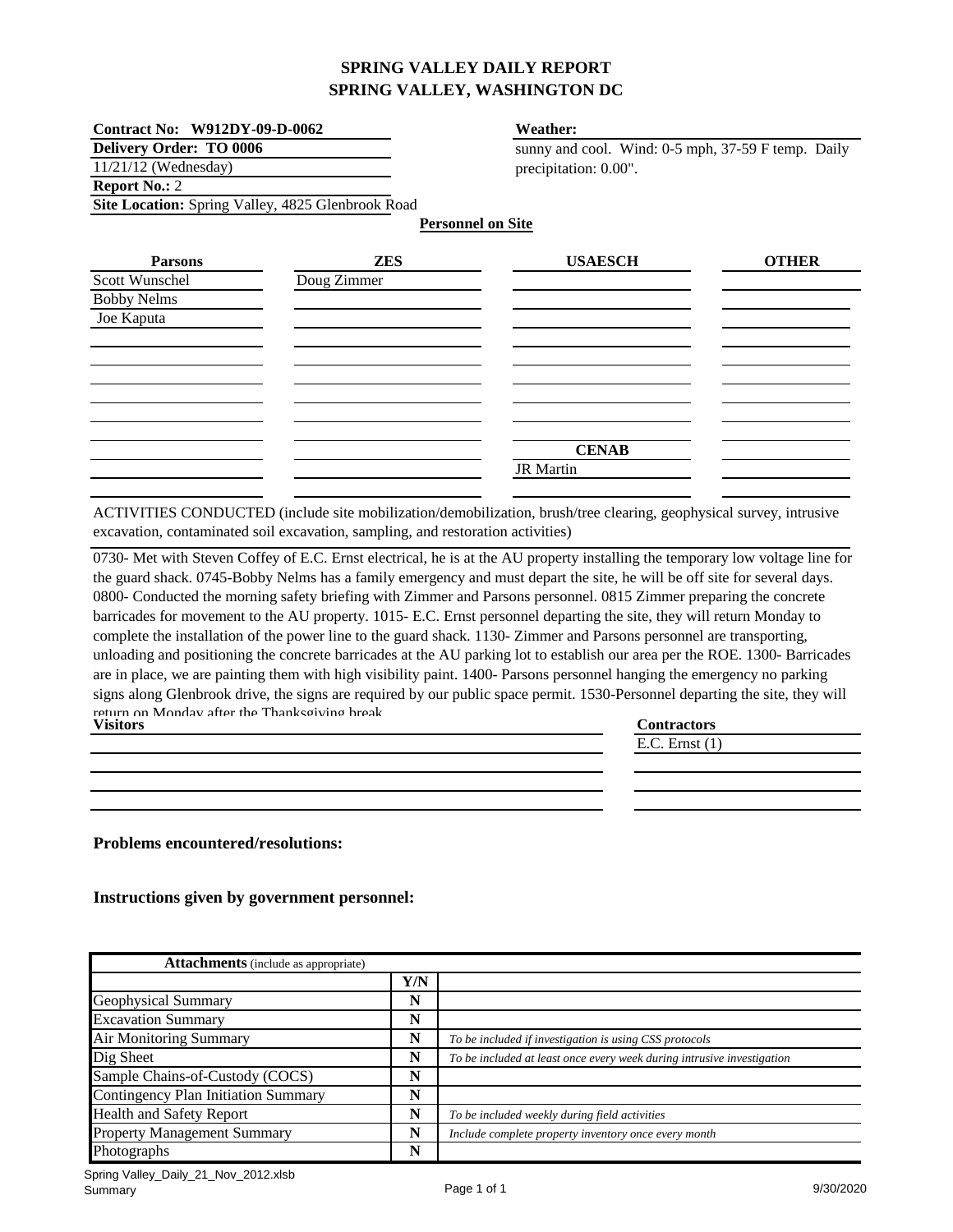| Contract No: W912DY-09-D-0062                     |             | <b>Weather:</b>                                     |              |
|---------------------------------------------------|-------------|-----------------------------------------------------|--------------|
| <b>Delivery Order: TO 0006</b>                    |             | sunny and cool. Wind: 5-10 mph, 35-47 F temp. Daily |              |
| $11/26/12$ (Monday)                               |             | precipitation: 0.00".                               |              |
| <b>Report No.: 3</b>                              |             |                                                     |              |
| Site Location: Spring Valley, 4825 Glenbrook Road |             |                                                     |              |
|                                                   |             | <b>Personnel on Site</b>                            |              |
| <b>Parsons</b>                                    | <b>ZES</b>  | <b>USAESCH</b>                                      | <b>OTHER</b> |
| Scott Wunschel                                    | Doug Zimmer |                                                     |              |
| Joe Kaputa                                        |             |                                                     |              |
|                                                   |             |                                                     |              |
|                                                   |             |                                                     |              |
|                                                   |             |                                                     |              |
|                                                   |             |                                                     |              |
|                                                   |             |                                                     |              |
|                                                   |             |                                                     |              |
|                                                   |             | <b>CENAB</b>                                        |              |
|                                                   |             | <b>JR</b> Martin                                    |              |
|                                                   |             |                                                     |              |

ACTIVITIES CONDUCTED (include site mobilization/demobilization, brush/tree clearing, geophysical survey, intrusive excavation, contaminated soil excavation, sampling, and restoration activities)

0700- Arrived at the Federal property site, checking email and planning the days activities. 0800- Parsons, Zimmer and Bunker Hill personnel are on site, conducted the safety briefing. Bunker hill personnel will begin putting up the fence that will section off the guard shack and site trailer area. 0830- E.C. Ernst personnel will finish running the temporary low voltage power line to the guard shack. 0930- Parsons and Zimmer personnel are moving the guard shack from the federal property site to the AU site and will set it up for use. 1115- Back at the Fed site coordinating with DSI and Accupermit for the site specific training scheduled for tomorrow, 0900. 1405- The stairs that were ordered for the back yard were delivered. All parts were inspected and inventoried. All the parts were there but two small parts were damaged during shipment. I spoke with the vendor and new pieces will be shipped out tomorrow, the damaged parts should not affect the start of demolition operations on Thursday. 1500- Bunker Hill and Zimmer departed the site, The fence is 90% complete and will be completed tomorrow. 1500 Joe Kaputa (Parsons) is departing the site, he will be picking up materials needed for the stairs installation. 1700- Remaining personnel departing the site.

| <b>Visitors</b> | Contractors           |
|-----------------|-----------------------|
|                 | E.C. Ernst $(1)$      |
|                 | Bunker Hill Group (4) |
|                 |                       |
|                 |                       |

**Problems encountered/resolutions:**

| <b>Attachments</b> (include as appropriate) |     |                                                                        |
|---------------------------------------------|-----|------------------------------------------------------------------------|
|                                             | Y/N |                                                                        |
| Geophysical Summary                         | N   |                                                                        |
| <b>Excavation Summary</b>                   | N   |                                                                        |
| Air Monitoring Summary                      | N   | To be included if investigation is using CSS protocols                 |
| Dig Sheet                                   | N   | To be included at least once every week during intrusive investigation |
| Sample Chains-of-Custody (COCS)             | N   |                                                                        |
| Contingency Plan Initiation Summary         | N   |                                                                        |
| <b>Health and Safety Report</b>             | N   | To be included weekly during field activities                          |
| <b>Property Management Summary</b>          | N   | Include complete property inventory once every month                   |
| <b>Photographs</b>                          | Y   |                                                                        |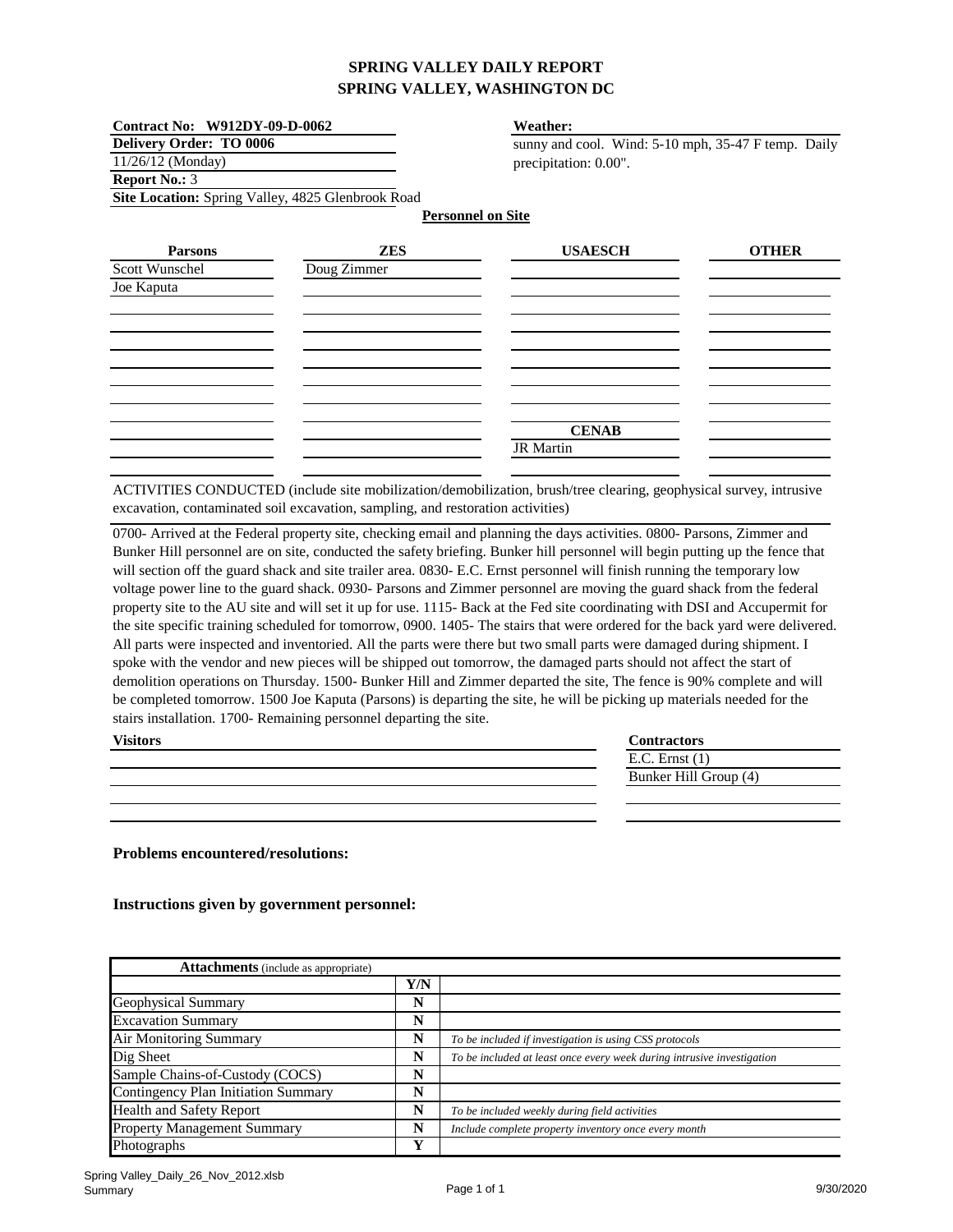| <b>Contract No: W912DY-09-D-0062</b>              |            | Weather:                                              |              |  |
|---------------------------------------------------|------------|-------------------------------------------------------|--------------|--|
| <b>Delivery Order: TO 0006</b>                    |            | Rainy and cold with a chance of wintery mix. Wind: 5- |              |  |
| 11/27/12 (Tuesday)                                |            | 10 mph, 33-43 F temp.                                 |              |  |
| <b>Report No.: 4</b>                              |            |                                                       |              |  |
| Site Location: Spring Valley, 4825 Glenbrook Road |            |                                                       |              |  |
|                                                   |            | <b>Personnel on Site</b>                              |              |  |
| <b>Parsons</b>                                    | <b>ZES</b> | <b>USAESCH</b>                                        | <b>OTHER</b> |  |
| Scott Wunschel                                    |            |                                                       |              |  |
| Joe Kaputa                                        |            |                                                       |              |  |
|                                                   |            |                                                       |              |  |
|                                                   |            |                                                       |              |  |
|                                                   |            |                                                       |              |  |
|                                                   |            |                                                       |              |  |
|                                                   |            | <b>CENAB</b>                                          |              |  |
|                                                   |            | <b>JR</b> Martin                                      |              |  |
|                                                   |            | Brenda Barber                                         |              |  |
|                                                   |            | Andrea Takash                                         |              |  |
|                                                   |            |                                                       |              |  |

ACTIVITIES CONDUCTED (include site mobilization/demobilization, brush/tree clearing, geophysical survey, intrusive excavation, contaminated soil excavation, sampling, and restoration activities)

0700- Arrived on site, setting up training materials and documentation for the site training that will include D.S.I and AccuPermit personnel. 0800- Bunker Hill personnel arrived and we conducted the morning safety briefing. Today Bunker hill completed installation of the fence around the guard shack and trailer site, cribbed and leveled the guard shack, installed stairs on the guard shack and staged the plastic barricades for the media event in the drive of the 4825 property. 0900- Conducted the site specific training. 1100- Continued the site specific training with a site walk through at the 4825 property. 1145- Parsons, DSI and CENAB personnel are at the 4825 property discussing the demolition of the house, we are talking through the process to identify any potential problems. 1400- Portable toilets were delivered and placed inside our fenced area. 1500- Site manager made a safety inspection of the guard shack, stairs and heaters. 1530- Gave a safety briefing to the security personnel, they will begin overnight security of the 4825 property at 1600 tonight. 1600- Parsons personnel off site.

| <b>Visitors</b>       | <b>Contractors</b>    |
|-----------------------|-----------------------|
| Theo Emery (NY Times) | $E.C.$ Ernst $(0)$    |
|                       | Bunker Hill Group (4) |
|                       | D.S.I. (2)            |
|                       | <b>ACCUPERMIT (3)</b> |

**Problems encountered/resolutions:**

| <b>Attachments</b> (include as appropriate) |     |                                                                        |  |
|---------------------------------------------|-----|------------------------------------------------------------------------|--|
|                                             | Y/N |                                                                        |  |
| <b>Geophysical Summary</b>                  | N   |                                                                        |  |
| <b>Excavation Summary</b>                   | N   |                                                                        |  |
| Air Monitoring Summary                      | N   | To be included if investigation is using CSS protocols                 |  |
| Dig Sheet                                   | N   | To be included at least once every week during intrusive investigation |  |
| Sample Chains-of-Custody (COCS)             | N   |                                                                        |  |
| Contingency Plan Initiation Summary         | N   |                                                                        |  |
| <b>Health and Safety Report</b>             | N   | To be included weekly during field activities                          |  |
| <b>Property Management Summary</b>          | N   | Include complete property inventory once every month                   |  |
| Photographs                                 | N   |                                                                        |  |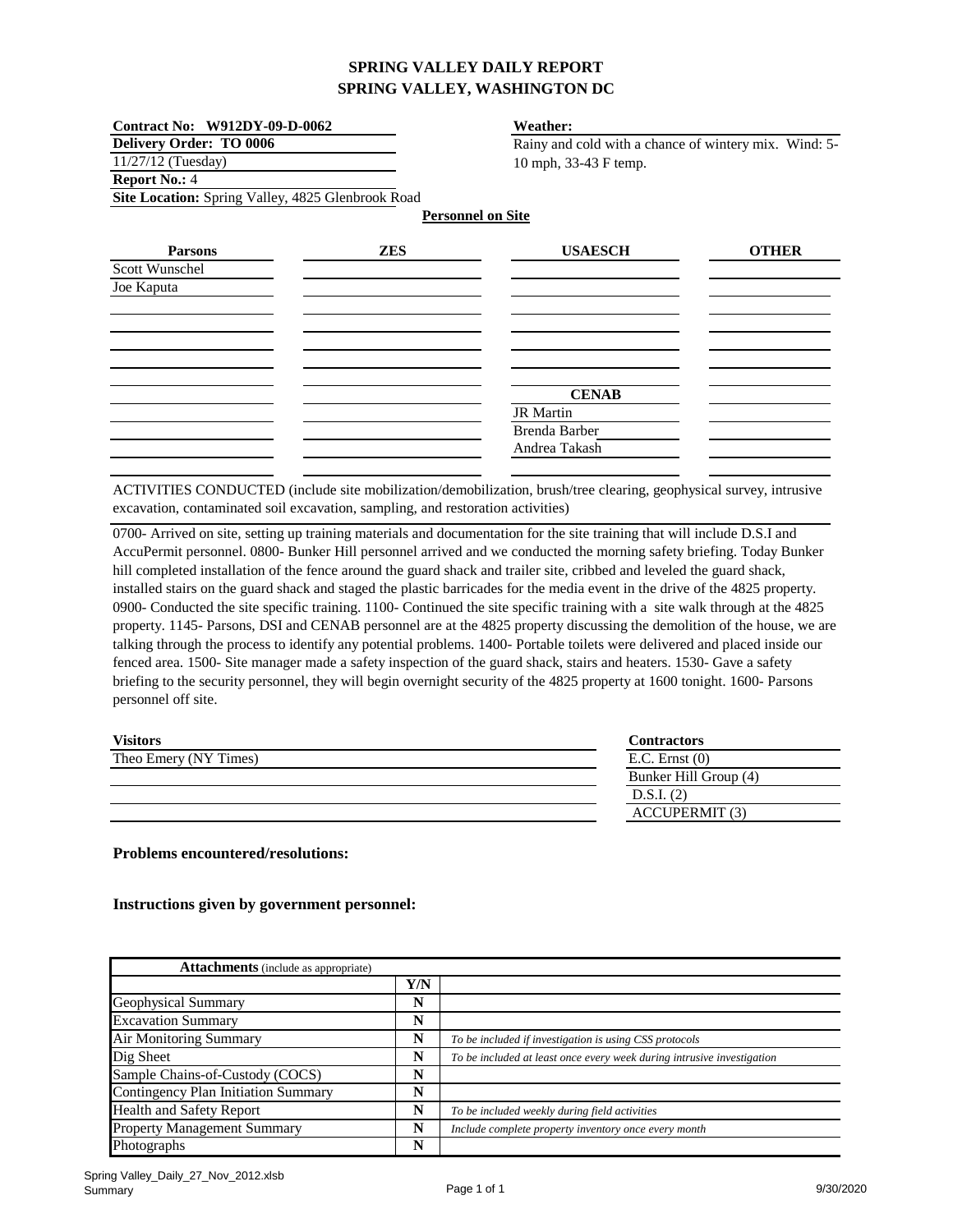| Contract No: W912DY-09-D-0062                     |            | <b>Weather:</b>          |                                               |  |
|---------------------------------------------------|------------|--------------------------|-----------------------------------------------|--|
| <b>Delivery Order: TO 0006</b>                    |            |                          | Clear and cold. Wind: 5-10 mph, 36-44 F temp. |  |
| 11/28/12 (Wednesday)                              |            |                          |                                               |  |
| Report No.: 5                                     |            |                          |                                               |  |
| Site Location: Spring Valley, 4825 Glenbrook Road |            |                          |                                               |  |
|                                                   |            | <b>Personnel on Site</b> |                                               |  |
| <b>Parsons</b>                                    | <b>ZES</b> | <b>USAESCH</b>           | <b>OTHER</b>                                  |  |
| Scott Wunschel                                    |            |                          |                                               |  |
| <b>Bobby Nelms</b>                                |            |                          |                                               |  |
| Joe Kaputa                                        |            |                          |                                               |  |
|                                                   |            |                          |                                               |  |
|                                                   |            |                          |                                               |  |
|                                                   |            |                          |                                               |  |
|                                                   |            |                          |                                               |  |
|                                                   |            | <b>CENAB</b>             |                                               |  |
|                                                   |            | <b>JR</b> Martin         |                                               |  |
|                                                   |            | Brenda Barber            |                                               |  |
|                                                   |            | Andrea Takash            |                                               |  |
|                                                   |            | Dan Nobel                |                                               |  |

ACTIVITIES CONDUCTED (include site mobilization/demobilization, brush/tree clearing, geophysical survey, intrusive excavation, contaminated soil excavation, sampling, and restoration activities)

0700- Met with the AccuPermit personnel at the 4825 site, they will set up to conduct traffic control operations. 0820-Cleaning out the last of the tools and equipment from the basement of the house at 4825. Equipment will be moved to the Federal Property site. 0900- Bunker hill is on site placing plywood sheeting around the outside of the 4825 house, this is being done to prevent any bricks that may fall away from the house during the demolition from disturbing soil. 0930- Bunker Hill removing old fencing and all other equipment from the driveway of 4825 in preparation for the excavator delivery. 0940- AU personnel are on site to trim tree branches in the driveway, the branches are from a small tree on the 4835 property and should not tale long. 1045- Seam Buckley is on site, we are doing a walk through of the property to identify anything that may be needed for Demo preparations. CENAB personnel are on site, they are delivering a podium for the press conference tomorrow and joining in the walkthrough. 1125- Theo Emery of the NY Times is on site. 1135- Channel 5 news is on site, they are speaking with CENAB personnel. 1150- Bunker Hill are installing the temporary stairs in the back yard of 4825. 1410- The excavator has arrived on a lowboy truck, DSI personnel are unloading it and staging it in the driveway of 4825. 1430- The excavator is in position for the press conference tomorrow. 1435- We are cleaning any mud or gravel that may have fallen of the excavator from Glenbrook Rd. 1500- Securing the 4825 site and moving to Federal Property. 1600- Departing, day complete.

| <b>Contractors</b>    |
|-----------------------|
| E.C. Ernst $(2)$      |
| Bunker Hill Group (4) |
| D.S.I. (2)            |
| <b>ACCUPERMIT (3)</b> |
|                       |

#### **Problems encountered/resolutions:**

| <b>Attachments</b> (include as appropriate) |     |                                                                        |
|---------------------------------------------|-----|------------------------------------------------------------------------|
|                                             | Y/N |                                                                        |
| Geophysical Summary                         | N   |                                                                        |
| <b>Excavation Summary</b>                   | N   |                                                                        |
| <b>Air Monitoring Summary</b>               | N   | To be included if investigation is using CSS protocols                 |
| Dig Sheet                                   | N   | To be included at least once every week during intrusive investigation |
| Sample Chains-of-Custody (COCS)             | N   |                                                                        |
| <b>Contingency Plan Initiation Summary</b>  | N   |                                                                        |
| <b>Health and Safety Report</b>             | N   | To be included weekly during field activities                          |
| <b>Property Management Summary</b>          | N   | Include complete property inventory once every month                   |
| Photographs                                 | N   |                                                                        |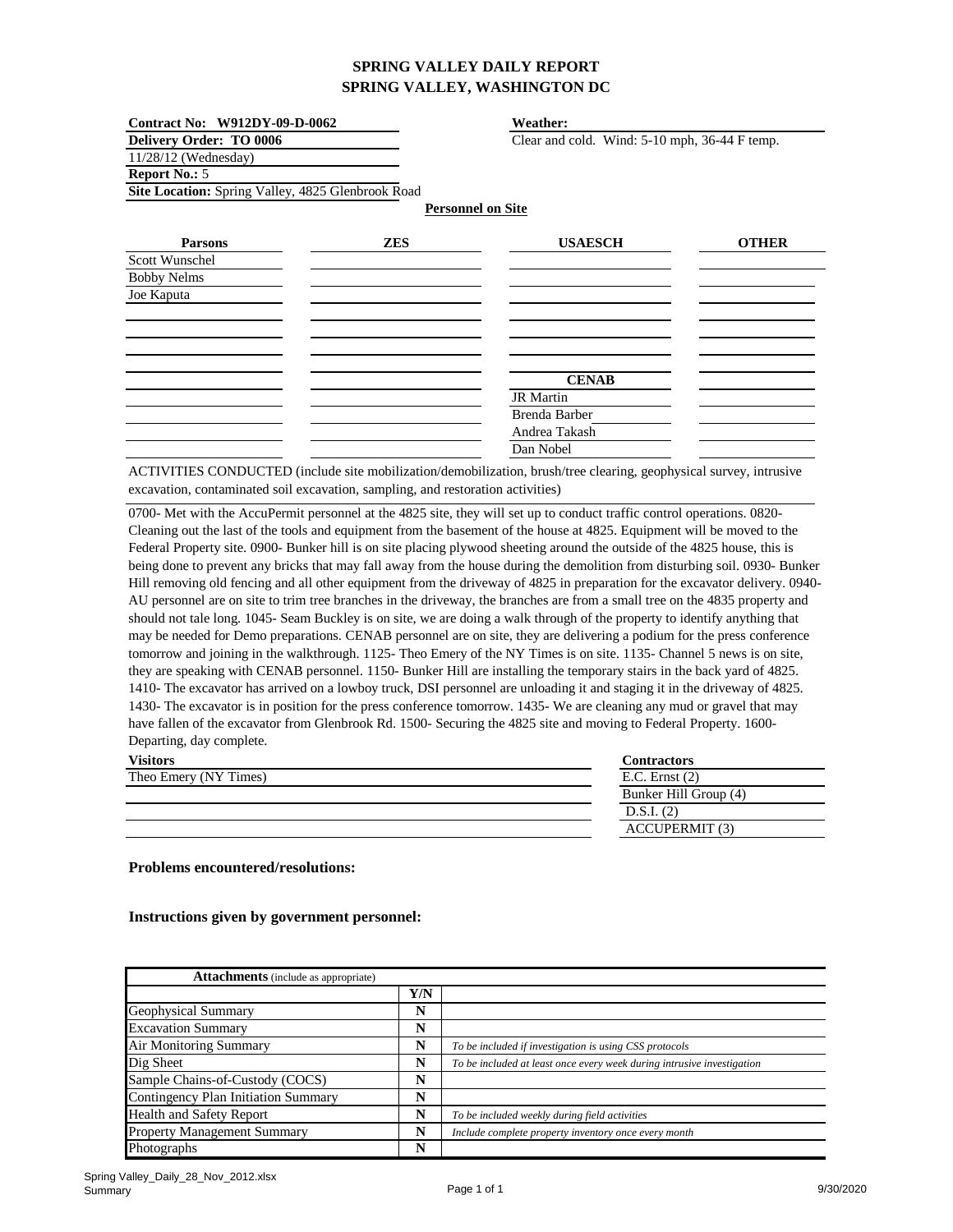| Contract No: W912DY-09-D-0062                     |            | Weather:                                            |              |
|---------------------------------------------------|------------|-----------------------------------------------------|--------------|
| <b>Delivery Order: TO 0006</b>                    |            | Sunny clear and cool. Wind: 5-10 mph, 35-53 F temp. |              |
| 11/29/12 (Thursday)                               |            |                                                     |              |
| <b>Report No.: 6</b>                              |            |                                                     |              |
| Site Location: Spring Valley, 4825 Glenbrook Road |            |                                                     |              |
|                                                   |            | <b>Personnel on Site</b>                            |              |
| <b>Parsons</b>                                    | <b>ZES</b> | <b>USAESCH</b>                                      | <b>OTHER</b> |
| Scott Wunschel                                    |            |                                                     | Press        |
| <b>Bobby Nelms</b>                                |            |                                                     |              |
| Joe Kaputa                                        |            |                                                     |              |
| Sean Buckley                                      |            |                                                     |              |
| Neeraja Iyer                                      |            |                                                     |              |
|                                                   |            |                                                     |              |
|                                                   |            |                                                     |              |
|                                                   |            | <b>CENAB</b>                                        |              |
|                                                   |            | <b>JR</b> Martin                                    |              |
|                                                   |            | Brenda Barber                                       |              |
|                                                   |            | Andrea Takash                                       |              |
|                                                   |            | Dan Nobel                                           |              |
|                                                   |            |                                                     |              |

ACTIVITIES CONDUCTED (include site mobilization/demobilization, brush/tree clearing, geophysical survey, intrusive excavation, contaminated soil excavation, sampling, and restoration activities)

0700- Morning safety briefing. 0715- DSI filling the water buffalo and transporting to the 4825 Glenbrook site, AccuPermit personnel putting up signs and preparing to direct traffic during the media event. 0800- E.C. Ernst personnel are on site continuing the installation of the low voltage power supply for the site trailers and future VCS (tent). 0900- Parsons personnel are putting the Barricades in place to form a viewing area for the media to view the start of demolition operations. 0930- The press is on site, they were briefed by CENAB and are now on the 4825 property filming and taking still shots. 1000-CENAB personnel are holding the press conference in the driveway of the 4825 property. 1025- Parsons and CENAB safety officers are making a final inspection of the house to ensure that there are no people in the house or the demolition zone. 1033- DSI begins demolition of the house, the press are filming. 1058- The pump on the water buffalo is malfunctioning, demolition operations have bee halted while we try to resolve the problem. 1120- We have installed an electric pump in the water buffalo to supply water for the dust mitigation, the wind is picking up and we will have to monitor the dust. 1205- We are trying a larger electric pump to supply more water pressure. 1215- We are contacting a different vendor to secure a functional water truck for tomorrow morning. 1235- We have ordered a new water tuck for tomorrow, we will continue with the demo by wetting, demo a little, stop and wet again, and demo again. 1345- We encountered insulation material in the attic of the house, our water supply is not adequate to control dust from this material and work must be suspended, all personnel will shut down and secure the site. 1425- All personnel departing the 4825 site. 1435- Back at the Federal Property site, the new water truck is arriving. 1515- The new water truck is on site, inspected and appears ready for operations. 1600- All parsons personnel and subcontractors clear of both sites, day complete.

| <b>Visitors</b>       | <b>Contractors</b>    |
|-----------------------|-----------------------|
| Theo Emery (NY Times) | $E.C.$ Ernst $(3)$    |
|                       | Bunker Hill Group (0) |
|                       | D.S.I. (2)            |
|                       | <b>ACCUPERMIT (3)</b> |

#### **Problems encountered/resolutions:**

| <b>Attachments</b> (include as appropriate) |     |                                                                        |
|---------------------------------------------|-----|------------------------------------------------------------------------|
|                                             | Y/N |                                                                        |
| Geophysical Summary                         | N   |                                                                        |
| <b>Excavation Summary</b>                   | N   |                                                                        |
| Air Monitoring Summary                      | N   | To be included if investigation is using CSS protocols                 |
| Dig Sheet                                   | N   | To be included at least once every week during intrusive investigation |
| Sample Chains-of-Custody (COCS)             | N   |                                                                        |
| Contingency Plan Initiation Summary         | N   |                                                                        |
| <b>Health and Safety Report</b>             | N   | To be included weekly during field activities                          |
| <b>Property Management Summary</b>          | N   | Include complete property inventory once every month                   |
| Photographs                                 | N   |                                                                        |